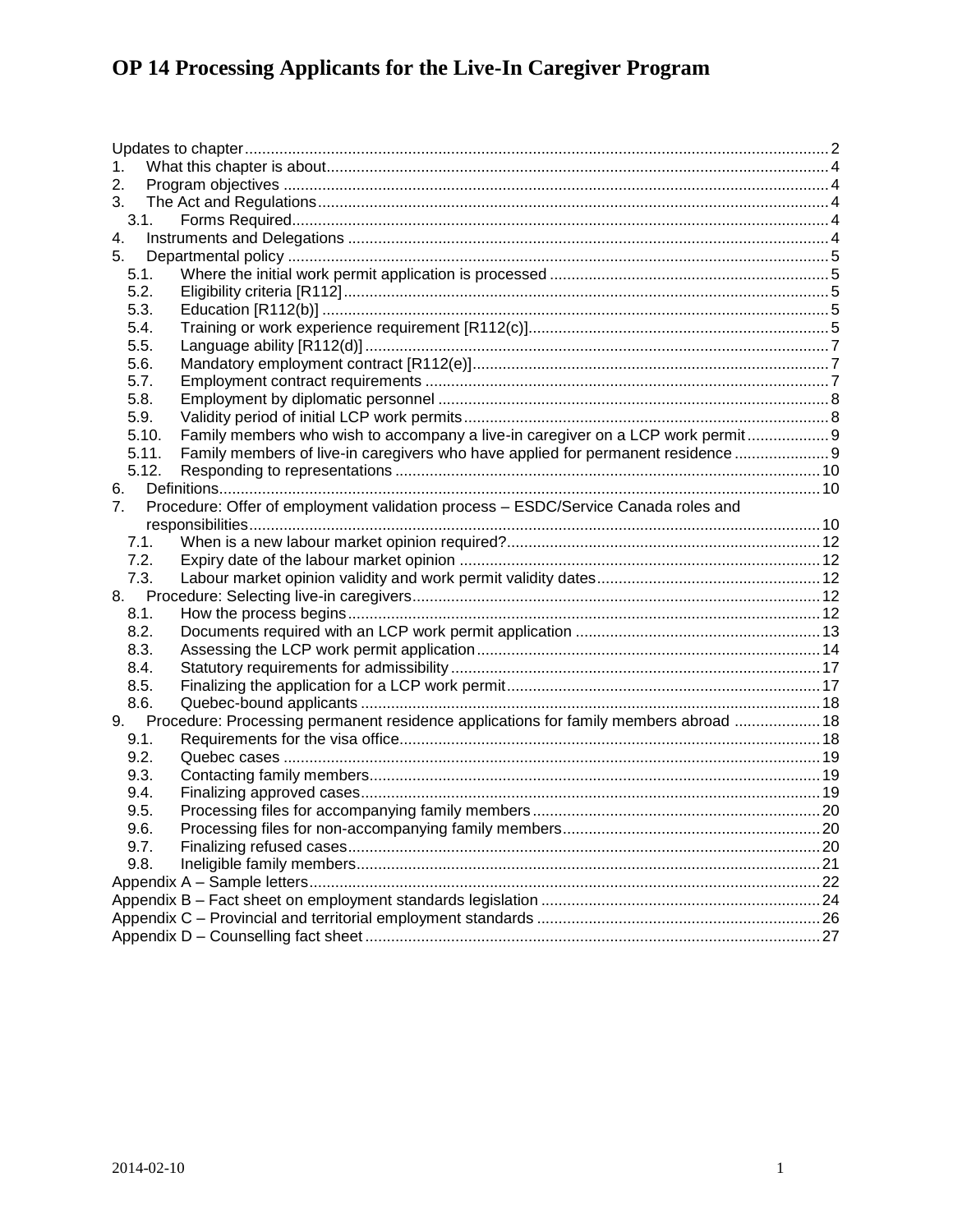### <span id="page-1-0"></span>**Updates to chapter**

### **Listing by date:**

#### **2014-02-10**

Section 5.4 has been updated to clarify the training requirement at non-accredited institutions.

### **2010-10-27**

Both minor and substantive changes have been made throughout this chapter to reflect regulatory amendments and administrative changes to the Live-in Caregiver Program (LCP) which came into effect on April 1, 2010. It is recommended that any former version of this chapter be discarded in favour of this updated version. Significant changes to the chapter include the following:

- $\bullet$  Section 2 reflects regulatory amendments to R113(1)(d) with respect to the employment requirement for permanent residence.
- Section 5.7 reflects administrative changes to the LCP employment contract requirements, including implementation of mandatory employer paid benefits and publication of revised LCP contract templates (federal and province of Quebec).
- Section 5.9 specifies that a LCP work permit may now be issued for a period of up to four years plus three months where circumstances warrant (e.g., passport validity, LMO/CAQ validity).
- Section 8.4 reflects that the medical examination completed by applicants is assessed by medical officers overseas for excessive demand in anticipation of the applicant subsequently applying for permanent residence under the LCP from within Canada.
- Appendix A was updated to correct references to subsection 11(1) of the *Act* within the sample letters.
- Appendices B, C and D were updated to ensure accuracy of website references and to reflect regulatory amendments to R113(1)(d) with respect to the employment requirement for permanent residence.
- Appendix E was deleted.

#### **2009-12-04**

The following changes have been made to link to updated information on the validity of Labour Market Opinions.

- Section 7.3, now directs to section 6 of chapter FW 1.
- Section 8.5, link to FW 1 has been updated.
- Appendix B, a link to ESDC's table on [regional wages and working conditions for the Live](http://www.hrsdc.gc.ca/eng/workplaceskills/foreign_workers/advertReq/wageadreq.shtml#tphp)[in Caregiver Program,](http://www.hrsdc.gc.ca/eng/workplaceskills/foreign_workers/advertReq/wageadreq.shtml#tphp) has been added.

#### **2009-08-26**

Both minor and substantial changes have been made throughout this chapter. It is recommended that any former version of this chapter be discarded in favour of this version. Substantial changes include the following:

- Section 4.1 now refers to [IL 3.](http://www.cic.gc.ca/english/resources/manuals/il/il03-menu.asp)
- Sections 4.2 and 4.3 were deleted.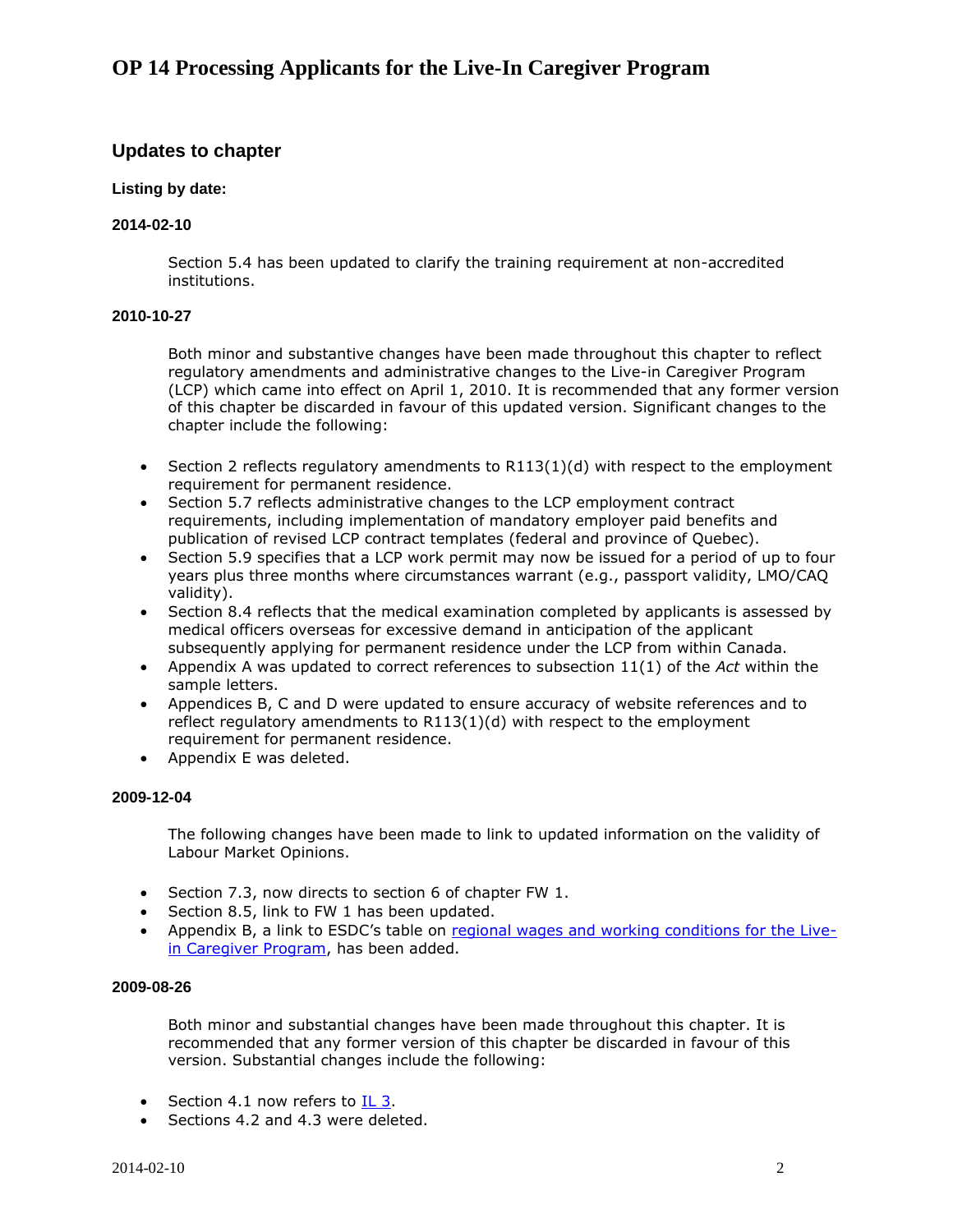- Section 5.3 includes information concerning Canadian secondary school equivalency and the validity of the documents provided. The following bullet was also removed, as it does not directly pertain to the LCP: be able to compete in the Canadian labour market if they leave the care giving field after they become permanent residents.
- Sections 5.4 and 5.5 add clarification to the training and work experience requirements.
- Section 5.6 includes changes that reflect Operational Bulletin 71 Live-in Caregiver Program Applicants and Official Languages.
- Section 5.7 removed reference to the ESDC pilot project in BC. BC is now using the CIC application form that is filled out by the employer.
- Section 5.8 now includes clarification of full-time work in Canada.
- Section 5.10 includes a new section to reflect Operational Bulletin 25 Instructions to CIC officers concerning the validity period of Live-in Caregiver work permits as well as family members of Live-in Caregivers. It also contains clarification for situations where a live-in caregiver who applies for a work permit wishes to bring an accompanying family member with them to Canada.
- Section 5.11 adjusts the definition of family members to be consistent with [OP 2.](http://www.cic.gc.ca/english/resources/manuals/op/op02-eng.pdf)
- Section 6.0 has been removed and the definitions have been relocated to various sections of the document.
- Section 7 specifies that the ESDC LMO may be issued for a period of up to three years plus three months.
- Section 7.2 replaces the role of the officer with LMO validity and work permit validity dates. It also reflects ESDC's revised policy on the validity of LMOs.
- Section 7.3 clarifies the difference between the LMO expiry date, the LMO duration date and the work permit expiry date.
- Section 8.3 (2b) provides detail for determining an applicant's work experience.
- Section 8.6 outlines the process for Quebec-bound live-in caregiver applicants.
- Section 9.5 includes clarification for the situation where a live-in caregiver applies for permanent residence and a non-accompanying family member wishes to become an accompanying family member during the processing period.

### **2003-10-01**

The note at the end of Section 5.8 was changed and now reads:

**Note:** If there is anything in the documentation provided by the applicant or the employer, or anything said by the applicant at the interview, that leads the officer to believe there could be insufficient income, the officer may request the employer to provide evidence of sufficient income from reliable or easily verifiable third party Canadian sources. Affidavits would not acceptable as such evidence.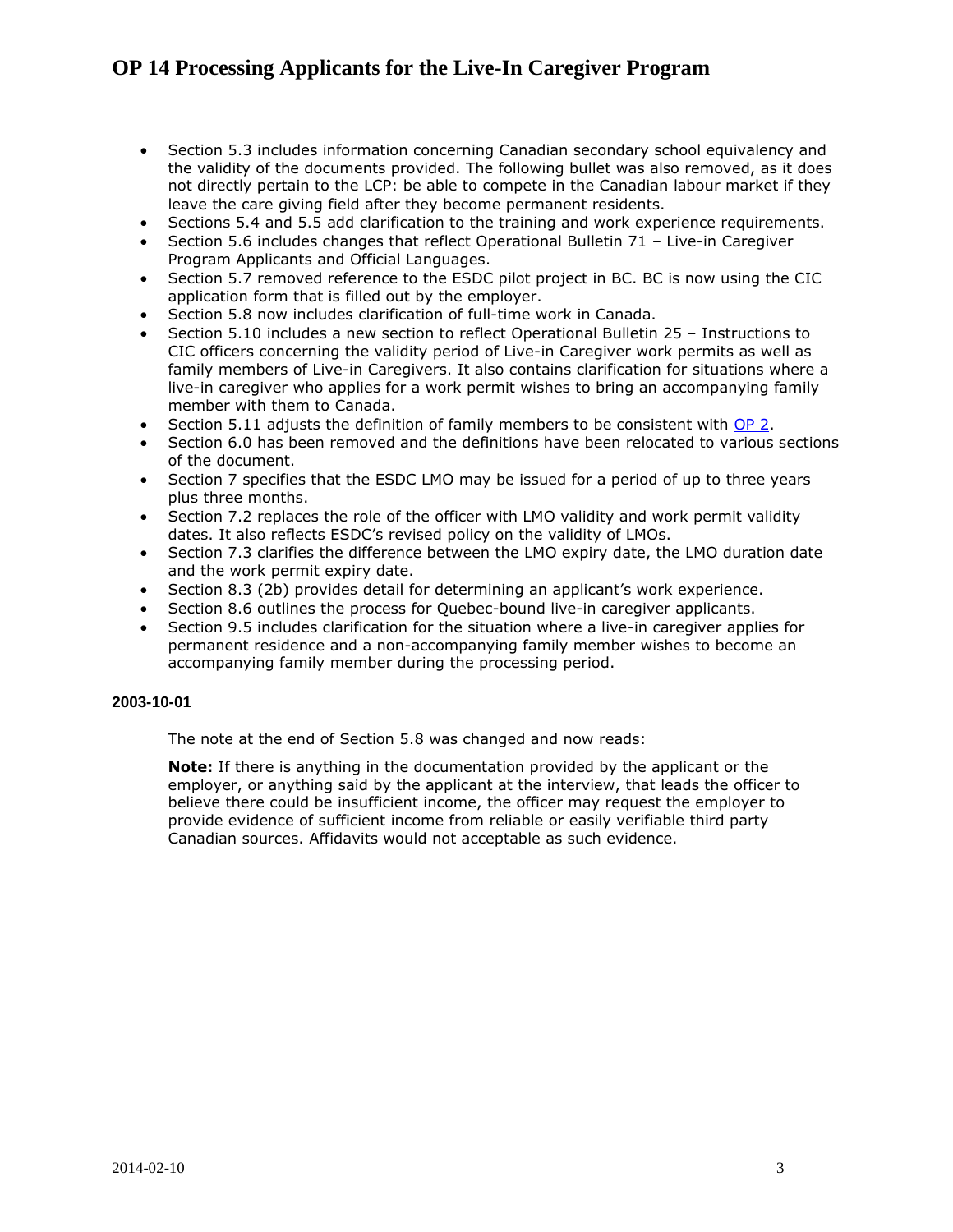### <span id="page-3-0"></span>**1. What this chapter is about**

This chapter describes the overseas processing of work permit applications under the Live-in Caregiver Program (LCP), and the overseas processing of applications for permanent residence from live-in caregivers' family members living outside Canada.

Procedures related to in-Canada processing of work permit applications under the LCP and the in-Canada processing of applications for permanent residence from live-in caregivers are described in IP 4 – [Processing Live-in Caregivers in Canada.](http://www.cic.gc.ca/english/resources/manuals/ip/ip04-eng.pdf)

### <span id="page-3-1"></span>**2. Program objectives**

Citizenship and Immigration Canada (CIC) established this program to meet a labour market shortage of live-in caregivers in Canada, while providing an avenue for individuals to work and eventually apply for permanent residence from within Canada.

The LCP brings qualified temporary workers to Canada to provide in-home child care, senior home support care or care of the disabled. The LCP allows applicants to apply for permanent residence from within Canada after being employed full-time as a live-in caregiver for at least 24 months *or* a total of 3,900 hours in a minimum of 22 months within the four years immediately following their entry into Canada under the LCP.

### <span id="page-3-2"></span>**3. The Act and Regulations**

For legislation regarding the LCP, please refer to:

| Definition of live-in caregiver |            |
|---------------------------------|------------|
| Live-in caregiver class         | R110       |
| Processing                      | R111       |
| Work permits: requirements      | R111, R112 |
| Permanent residence             | R113       |
| Family members: requirements    | R114       |
| Conformity: applicable times    | R115       |

### <span id="page-3-3"></span>**3.1. Forms Required**

The forms required are shown in the following table:

| Form Title                                                       | Form Number      |
|------------------------------------------------------------------|------------------|
| Application for a Work Permit Made Outside of Canada             | <b>IMM 1295E</b> |
| Application for a Temporary Resident Visa Made Outside of Canada | <b>IMM 5257E</b> |
| Additional Family Information                                    | <b>IMM 5406E</b> |
| Application for Permanent Residence in Canada                    | IMM 0008EGEN     |

### <span id="page-3-4"></span>**4. Instruments and Delegations**

[Section](http://laws-lois.justice.gc.ca/eng/regulations/SOR-2002-227/section-6.html) 6 of the *Immigration and Refugee Protection Act* (IRPA) authorizes the Minister to designate officers to carry out specific powers and to delegate authorities. It also states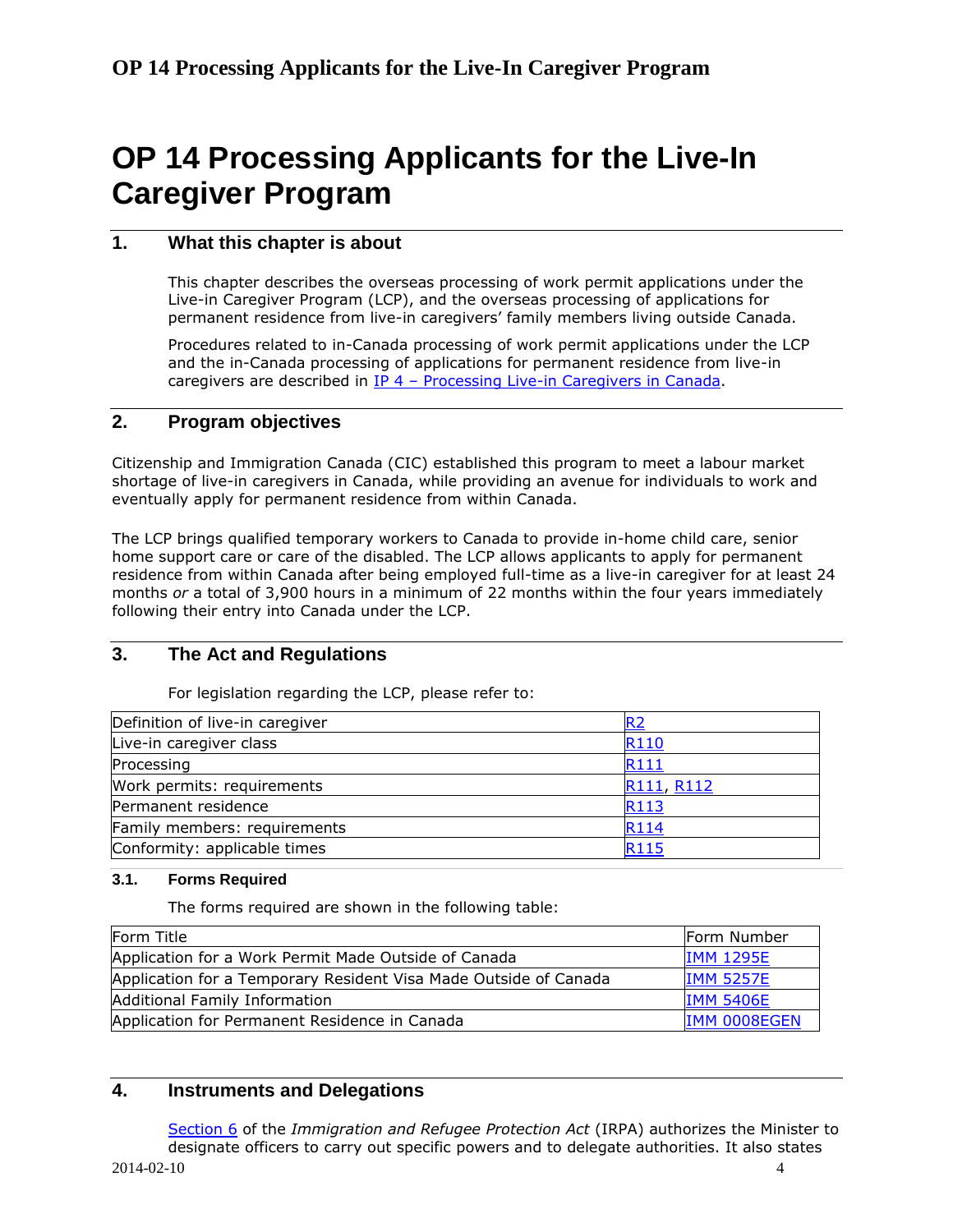those ministerial authorities that may not be delegated, specifically those relating to security certificates or national interest.

The Minister of Citizenship, Immigration and Multiculturalism has delegated powers and designated those officials authorized to carry out any purpose of any provisions legislative or regulatory in instrument  $IL 3 -$  Designation of Officers and Delegation of Authority.

### <span id="page-4-0"></span>**5. Departmental policy**

### <span id="page-4-1"></span>**5.1. Where the initial work permit application is processed**

To participate in the LCP, a foreign national must make an application for an initial live-in caregiver work permit at a Canadian visa office abroad.

Applications under the LCP will be reviewed by Canadian visa offices abroad for completeness pursuant to R10.

### <span id="page-4-2"></span>**5.2. Eligibility criteria [\[R112\]](http://laws-lois.justice.gc.ca/eng/regulations/SOR-2002-227/section-112.html)**

Applicants who seek to enter Canada as a live-in caregiver and who apply for a work permit under the LCP must meet the requirements in [R112](http://laws-lois.justice.gc.ca/eng/regulations/SOR-2002-227/section-112.html) whether they intend to eventually seek permanent residence in Canada or not.

 $R200(3)(d)$  requires such an individual to meet the eligibility requirements in [R112.](http://laws-lois.justice.gc.ca/eng/regulations/SOR-2002-227/section-112.html)

Officers may not issue a work permit under the LCP to persons who will be working in nanny-like jobs under the International Exchange Canada programs. Applicants should be assessed according to the criteria of the specific program for which they are applying.

Applicants under the International Exchange Canada programs are not eligible to apply for permanent residence in Canada and their work permit cannot be extended beyond the prescribed period. These individuals are not live-in caregivers under the LCP. For further information, see  $FW_1$  – Temporary Foreign Worker Guidelines.

### <span id="page-4-3"></span>**5.3. Education [\[R112\(b\)\]](http://laws-lois.justice.gc.ca/eng/regulations/SOR-2002-227/section-112.html)**

An educational institution, as generally understood, requires the existence of a building or buildings devoted primarily to formal education, training and development.

Applicants under the LCP must have successfully completed a course of study that is equivalent to the successful completion of Canadian secondary school.

Given the variation in school systems across countries, this requirement cannot be regarded as simply a matter of counting the years of schooling until reaching the number twelve. Equivalency of achievement is what is important. For example, in the Philippines, 72 credits of post-secondary education is equivalent to the successful completion of Canadian secondary school. Fewer than 72 credits is not equivalent.

Officers must be satisfied as to the validity of the diplomas/certificates being submitted and may refuse a work permit if sufficient proof is not provided. Officers must be confident that the testing that was completed was for the equivalency of the successful completion of Canadian secondary school.

#### <span id="page-4-4"></span>**5.4. Training or work experience requirement [\[R112\(c\)\]](http://laws-lois.justice.gc.ca/eng/regulations/SOR-2002-227/section-112.html)**

Applicants under the LCP must have completed at least:

 six months of full-time training in a classroom setting in a field or occupation related to the employment for which the work permit is sought; or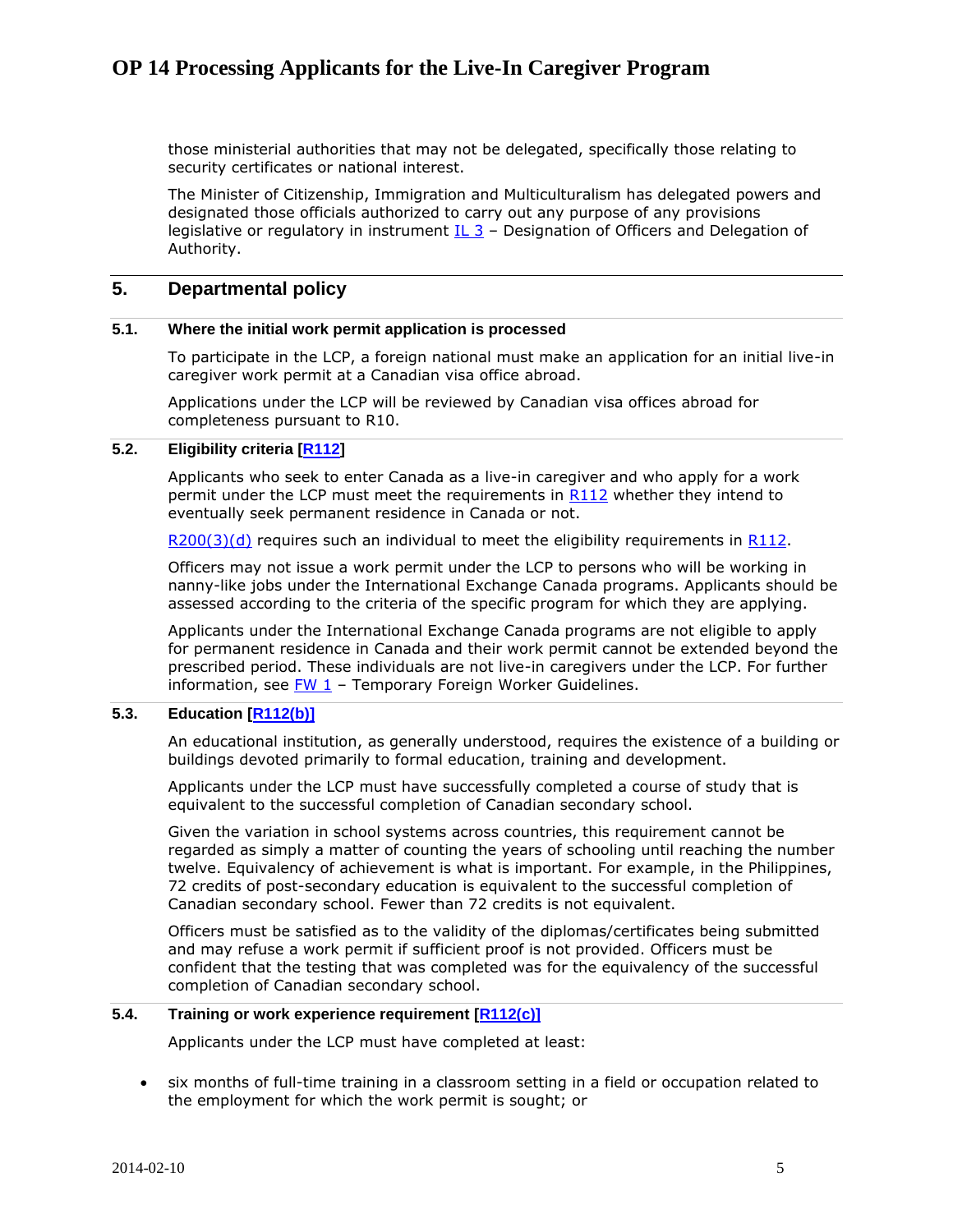one year of full-time paid employment, including at least six months of continuous employment with one employer, in such a field or occupation within the three years immediately before the day on which they submit an application for a work permit.

Prospective live-in caregivers must meet *either* the training or work experience requirement in order to be eligible for a work permit under the LCP.

### **Training requirement**

While the training must be offered as part of a formal education program at an educational institution accredited by the appropriate local education authorities, accreditation is not necessarily an endorsement of quality.

Officers should assess the quality of the program and whether it is adequate in equipping the applicant to perform the duties required by the proposed job. Where there are caregiver training programs established primarily to provide training to meet Canadian requirements, particularly at non-accredited institutions, it will be necessary to determine their legitimacy as well as the adequacy of the training.

Full-time training must be taken for a continuous period of at least six months.

Training must be in a field or occupation related to the employment sought. For example, prospective live-in caregivers may have training or experience in early childhood education, geriatric care, paediatric or geriatric nursing.

Live-in caregiver training should be similar to the training offered by Canadian community colleges in child care or other related fields. The course load at Canadian community colleges averages 25 to 30 hours per week. This does not include activity assignments or a practicum. Thus, a student in an educational institution offering live-in caregiver training should be attending classes at least 25 to 30 hours per week.

It is acceptable to have some on-the-job training throughout the course as long as the classroom schedule demonstrates that there is a requirement for, and completion of, a full 6 months of full-time training in a classroom setting throughout that course.

There is no specific list of courses required by CIC, as CIC is not an education-regulating body. However, visa offices can assess the legitimacy, quality, adequacy and relevance of the training programs offered in their regions, including whether the hours of classroom training are sufficient. Officers may undertake research concerning the legitimacy of a given training program and/or educational institution, including if the institution is located in another country. In such cases, officers should request assistance from the visa office in the country where the educational institution is situated to verify the legitimacy of the institution and the substance of the training.

Correspondence courses and part-time studies, such as training taken on weekends, do not meet the full-time training requirement.

The six months of full-time training must be successfully completed prior to the date that the applicant applies for a work permit under the LCP.

### **Work experience requirement**

Work experience must be in a field or occupation related to the employment sought. For example, prospective live-in caregivers may have experience in early childhood education, geriatric care, paediatric or geriatric nursing. Caregiving experience in an institutional setting (day care, crèche, hospital, senior citizens' home, etc.) should be considered in assessing whether the applicant meets the experience requirement. Experience as a midwife or hospital technician is not acceptable as they do not have caregiving experience related to children, the elderly or people with disabilities.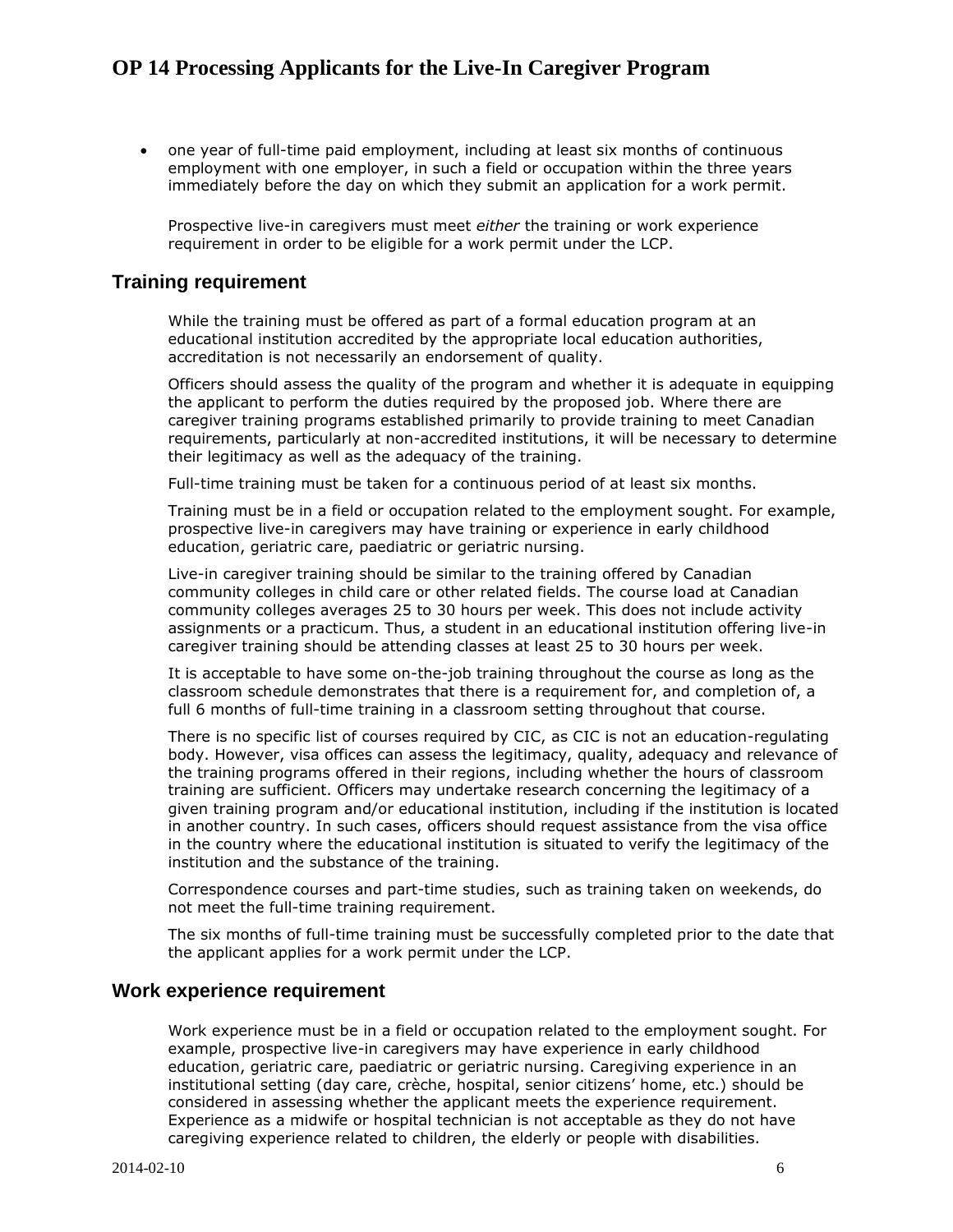Caregiving experience in the applicant's own home would not normally qualify someone for the LCP, as the applicant would not have been in a paid employment situation. However, there may be legitimate situations where the applicant was employed as a livein caregiver by a relative. Applicants are responsible for satisfying the officer that they were actually paid for the work performed and that their experience was an employment related one.

To claim work experience, prospective live-in caregivers must demonstrate that they have completed at least one year of full-time paid employment related to the job duties of a caregiver. This work experience must have occurred within the three years immediately preceding the date that the application for a work permit under the LCP is submitted. This work experience must include at least six months of continuous employment with the same employer.

**Note:** The onus is on the applicant to satisfy the officer that their training or experience meets the requirement of the  $[R112(c)]$ .

This content has been moved as part of our efforts to modernize operational guidance to staff. It can now be found in the [Language requirements](http://www.cic.gc.ca/english/resources/tools/language/index.asp) section.

#### <span id="page-6-0"></span>**5.5. Language ability [\[R112\(d\)\]](http://laws-lois.justice.gc.ca/eng/regulations/SOR-2002-227/section-112.html)**

### <span id="page-6-1"></span>**5.6. Mandatory employment contract [\[R112\(e\)\]](http://laws-lois.justice.gc.ca/eng/regulations/SOR-2002-227/section-112.html)**

A prospective employer in Canada interested in hiring a foreign live-in caregiver must first have their job offer approved by Employment and Social Development Canada /Service Canada (ESDC/Service Canada) and obtain from them a positive or neutral Labour Market Opinion (LMO). The prospective employer is responsible for ensuring that there is a signed, written employment contract with the prospective live-in caregiver. By law, the terms and conditions of the employment contract must be consistent with provincial/territorial employment standards and labour laws. The signed employment contract and the employer's positive/neutral LMO from ESDC/Service Canada are part of the documentation that must be sent by the prospective live-in caregiver to the visa office with their work permit application under the LCP.

**Note:** In addition to a legislated requirement, the employment contract is a tool that officers use in their assessment of the application. It also provides officers with information that may be used in an interview.

### <span id="page-6-2"></span>**5.7. Employment contract requirements**

The employment contract requirements are as follows:

- the contract must include a description of mandatory employer-paid benefits, including:
	- $\circ$  transportation to Canada from the employee's country of permanent residence or the country of habitual residence to the location of work in Canada;
	- $\circ$  medical insurance coverage provided from the date of the employee's anticipated date of arrival until such time as they are eligible for provincial/territorial health insurance;
	- o workplace safety insurance coverage for the duration of the employment;
	- $\circ$  all recruitment fees, including any amount payable to a third-party recruiter or agents hired by the employer that would otherwise have been charged to the employer.
- the contract must include a description of:
	- $\circ$  job duties which clearly demonstrate that the employee's primary duty will be live-in caregiving;
	- o hours of work;
	- o wages;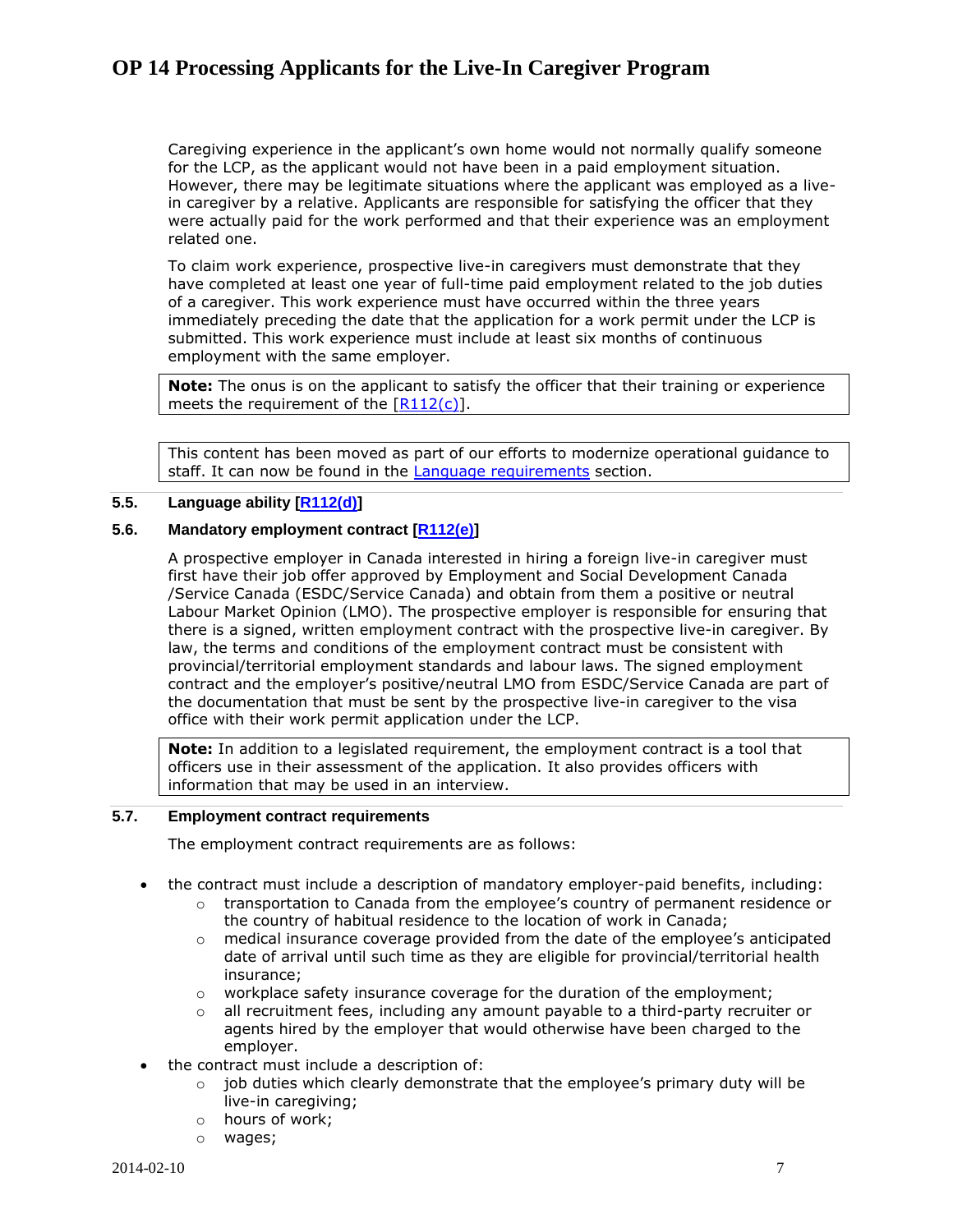- $\circ$  accommodation arrangements (including where applicable, room and board);
- o holiday and sick leave entitlements;
- $\circ$  termination and resignation terms
- all terms and conditions outlined in the contract must abide by provincial/territorial employment standards and labour laws;
- the live-in caregiver position being offered must be full-time (minimum of 30 hours per week);
- the employer must have sufficient income to pay the wages and benefits of a live-in caregiver. ESDC/Service Canada will advise employers of the current acceptable wages to be paid, based on the equivalent wages for Canadian live-in caregivers;
- the employer must be residing in Canada; and
- the employer must supply suitable accommodation for the live-in caregiver in a private residence in Canada, such as a private unit or a room with a lock, where they are to provide child care, senior home support care or care for a disabled person.

**Note:** An LCP employment contract template is available on the CIC website (PDF, 212 [KB\).](http://www.cic.gc.ca/english/pdf/pub/LCP-sample_contract.pdf) Employers and live-in caregivers are encouraged to use this contract template but are not obliged to do so. However, effective April 1, 2010, all employment contracts submitted as part of employer LMO applications under the LCP, and all work permit applications received by CIC that are based on these LMOs, must contain all the information and clauses within the LCP employment contract template. Any additional provisions must not conflict with provincial/territorial labour laws and employment standards. The use of an alternate contract format may delay the processing of the LMO application as ESDC/Service Canada officers will have to do a thorough comparative assessment to determine if the contract is compliant with the LCP requirements.

**Note:** For live-in caregivers destined to Quebec, the Ministère de l'Immigration et des Communautés culturelles (MICC) has its own contract template reflecting Quebec provincial requirements under the LCP. The Quebec contract template is available on the [MICC website.](http://www.immigration-quebec.gouv.qc.ca/en/forms/search-title/employment-contract.html)

**Note:** Housework, cleaning or other similar domestic duties such as food preparation, may be allowable as a small part of the overall job duties outlined in the employment contract when clearly related to the duties of caring for the individual(s), however such domestic duties cannot be the primary duty of a prospective live-in caregiver.

### <span id="page-7-0"></span>**5.8. Employment by diplomatic personnel**

Diplomatic personnel may have their live-in caregiver enter and remain in Canada under the LCP, provided the individual is eligible under  $R112$  to become a live-in caregiver and they obtain a work permit under the LCP. The caregiver will be able to apply for permanent residence once they have met the requirements of [R113.](http://laws-lois.justice.gc.ca/eng/regulations/SOR-2002-227/section-113.html) Such an individual will not be considered a member of the diplomat's personal suite.

**Note:** Domestic staff who enter Canada as accredited members of a diplomat's suite are not live-in caregivers under the LCP and, as such, are not eligible for permanent residence.

For more information see section  $5.3$  of the FW  $1$  – Temporary Foreign Worker Guidelines.

#### <span id="page-7-1"></span>**5.9. Validity period of initial LCP work permits**

The general policy is for visa officers to issue initial LCP work permits with a validity of up to four years plus three months provided the LMO is approved for the same duration by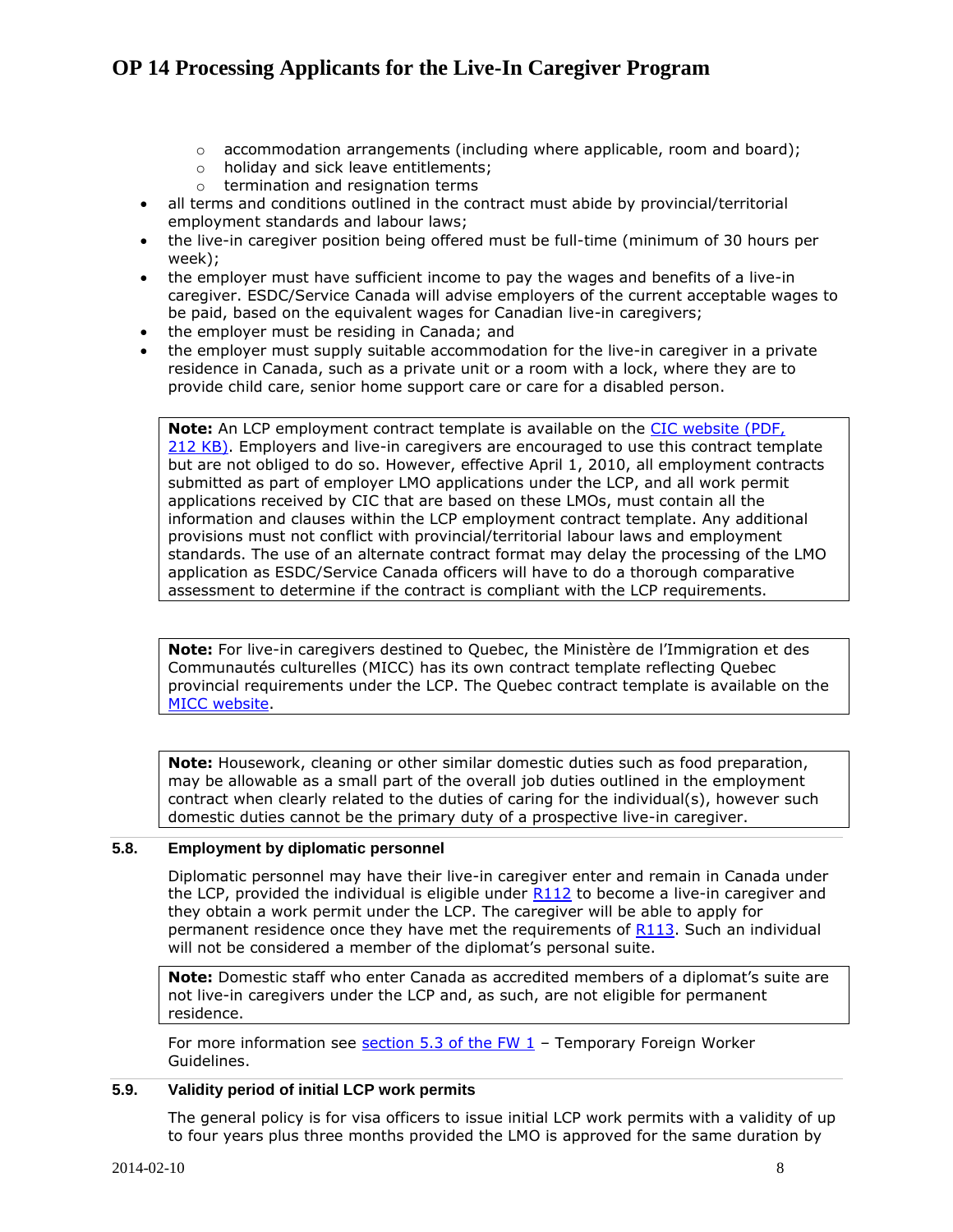ESDC/Service Canada. This general policy serves to help minimize subsequent in-Canada applications for work permit extensions.

The four-year period corresponds to the amount of time allotted to a live-in caregiver to complete the employment requirement of the LCP in order to be eligible to apply for permanent residence. The additional three months allow for a transition period to apply for permanent residence under the LCP.

Quebec regulations allow the issuance of *Certificats d'acceptation du Québec (CAQ)* for those applicants destined for Quebec in a National Occupational Classification skill level of less than B, including live-in caregivers. A CAQ can be issued to live-in caregivers with a maximum validity period of 48 months. As such, live-in caregivers destined for Quebec may be issued a LCP work permit of up to four years provided the CAQ is approved for the same duration by the MICC.

The decision on the validity period of the initial LCP work permit remains that of the reviewing officer and they are free to depart from the general policy where circumstances warrant (e.g. passport validity, LMO/CAQ validity, etc.).

### <span id="page-8-0"></span>**5.10. Family members who wish to accompany a live-in caregiver on a LCP work permit**

Family members do not normally accompany live-in caregivers who are coming to Canada on a LCP work permit. Even when an employer agrees that a family member may reside with the caregiver in the residence of the persons for whom they are providing care, there are no guarantees that any subsequent employer would agree to the same terms. Furthermore, the income of the caregiver may not be sufficient to care for and support their family member(s) in Canada.

Live-in caregivers who wish to bring their family member(s) with them while they are on a work permit under the LCP will not be permitted to do so unless they satisfy an officer that they have sufficient funds to care for and support the family member(s) in Canada, the family member(s) are not otherwise inadmissible and they have permission to live in the home of the person(s) for whom they are to provide care.

### <span id="page-8-1"></span>**5.11. Family members of live-in caregivers who have applied for permanent residence**

Live-in caregivers who enter Canada under the LCP are eligible to apply for permanent residence after they have worked full-time as a live-in caregiver for at least 24 months *or* a total of 3,900 hours in a minimum of 22 months within the four years immediately following their entry into Canada under the LCP. To be eligible to apply for permanent residence under the LCP, they must meet the requirements of [R113.](http://laws-lois.justice.gc.ca/eng/regulations/SOR-2002-227/section-113.html)

All family members of live-in caregivers who have applied for permanent residence must be declared and included in the live-in caregiver's application for permanent residence. All family members, whether accompanying the principal applicant or not, are required to be examined. All eligible family members must undergo and pass medical, criminal and security checks. Live-in caregivers cannot become permanent residents if any of their eligible family members are inadmissible.

Normally, an inadmissible family member, whether accompanying or not, would render the live-in caregiver principal applicant and all family members inadmissible. There are, however, two exceptions to this rule described in [R23.](http://laws-lois.justice.gc.ca/eng/regulations/SOR-2002-227/section-23.html) The first is a separated spouse/common-law partner and the second is a child who is in the legal custody of someone other than the applicant, or someone other than the applicant is empowered to act on behalf of that child by virtue of a court order, written agreement or by operation of law.

If an applicant's separated spouse/common-law partner or their children in the custody of someone else are inadmissible, their inadmissibility would not render the applicant inadmissible.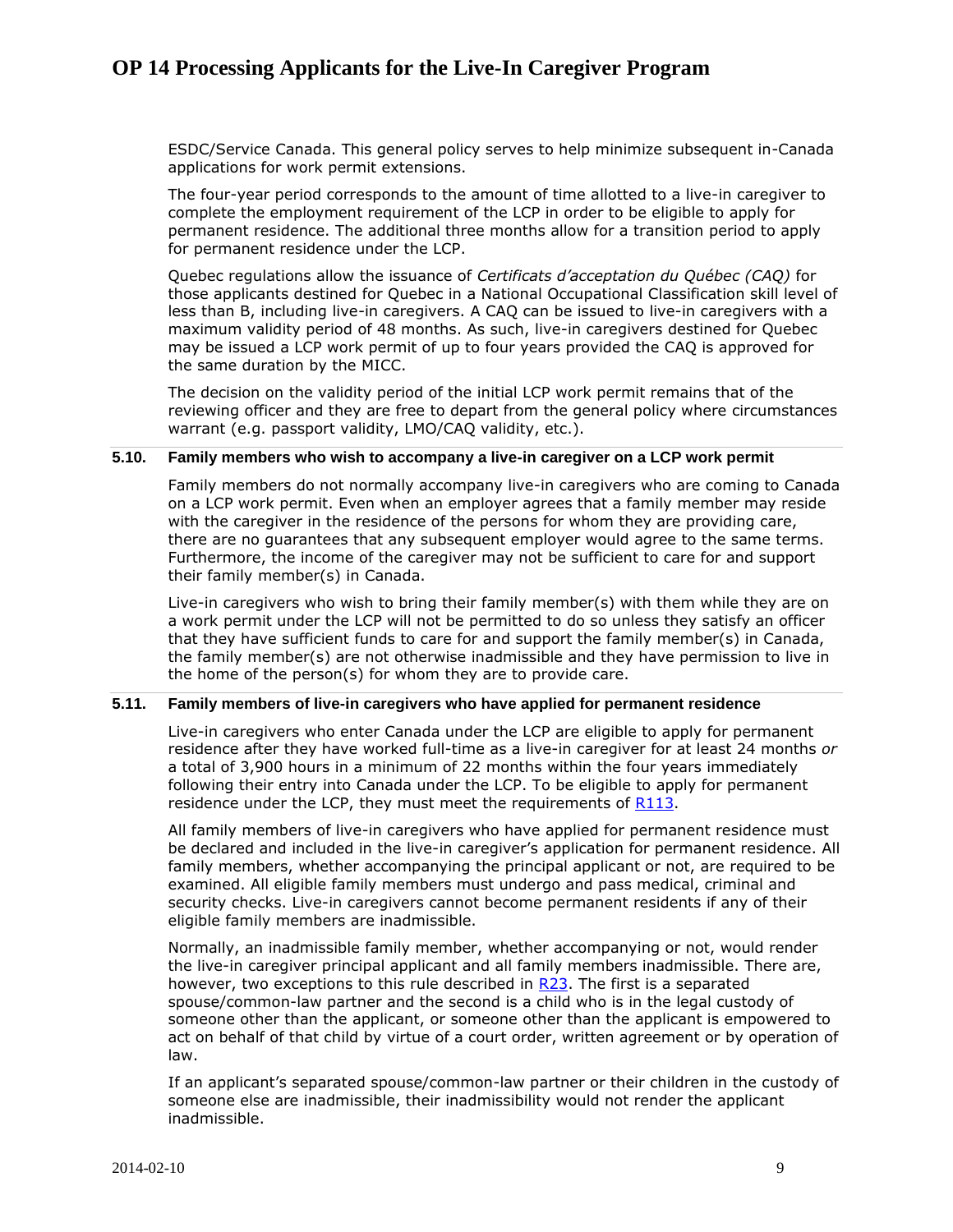As separated spouses/common-law partners can reconcile and custody arrangements for children may change, examination is required in order to safeguard the future right to sponsor them in the family class. If these family members are not examined, they cannot be sponsored in the family class in the future under [R117\(9\)\(d\).](http://laws-lois.justice.gc.ca/eng/regulations/SOR-2002-227/section-117.html)

Satisfactory documentary proof of a separation and of custody being with someone other than the applicant is required. A separation agreement or custody papers are examples of acceptable proof.

Officers will not issue a permanent resident visa to separated spouses or children in the custody of someone else, even if they are examined, as they are non-accompanying.

If these family members are genuinely unavailable or unwilling to be examined, the consequences of not having them examined should be clearly explained to the applicant and reflected in the CAIPS or GCMS notes. Applicants should be counseled to sign and return a statutory declaration acknowledging the consequences or inform the Case Processing Centre and visa office that they want the child examined in order to preserve future sponsorship privileges.

Live-in caregivers who apply for permanent residence may request concurrent processing for some or all of their family members residing in or outside Canada. Those who are processed concurrently at a visa office may be issued permanent resident visas once the live-in caregiver becomes a permanent resident.

For more details, see section [5.12 of the OP 2](http://www.cic.gc.ca/english/resources/manuals/op/op02-eng.pdf) – Processing Members of the Family Class chapter and the  $IP 4$  – Processing Live-in Caregivers in Canada chapter.

**Note:** Family members who are not processed concurrently may be sponsored as members of the family class once the live-in caregiver is a permanent resident.

### <span id="page-9-0"></span>**5.12. Responding to representations**

Information concerning clients should be released only to the applicant or the applicant's authorized paid or unpaid representative (see section [5.4 of the IP](http://www.cic.gc.ca/english/resources/manuals/ip/ip09-eng.pdf) 9 – Use of Representatives Paid or Unpaid chapter). Prior to responding to a representation, officers should ensure that clients or their representative verify their identity. This applies whether the representation is made in person or by mail.

### <span id="page-9-1"></span>**6. Definitions**

Nil.

### <span id="page-9-2"></span>**7. Procedure: Offer of employment validation process – ESDC/Service Canada roles and responsibilities**

ESDC/Service Canada is mandated pursuant to [R203](http://laws-lois.justice.gc.ca/eng/regulations/SOR-2002-227/section-203.html) to assess the impact that the hiring of the temporary foreign worker is likely to have on the Canadian labour market.

Prospective employers in Canada interested in hiring live-in caregivers must first contact their local ESDC/Service Canada Centre and apply for a LMO. A LMO assesses what impact hiring a foreign worker would have on Canada's labour market. The foreign caregiver's work permit application must include proof that the prospective employer received a positive or neutral LMO from ESDC/Service Canada.

Prospective employers must complete a Foreign Live-in Caregiver Application (EMP [5093](http://www.servicecanada.gc.ca/eforms/forms/esdc-emp5093(2013-12-019)e.pdf)  [\(PDF, 665](http://www.servicecanada.gc.ca/eforms/forms/esdc-emp5093(2013-12-019)e.pdf) KB)) available on [ESDC](http://www.esdc.gc.ca/eng/home.shtml)'s website.

They can apply online or submit a paper application to: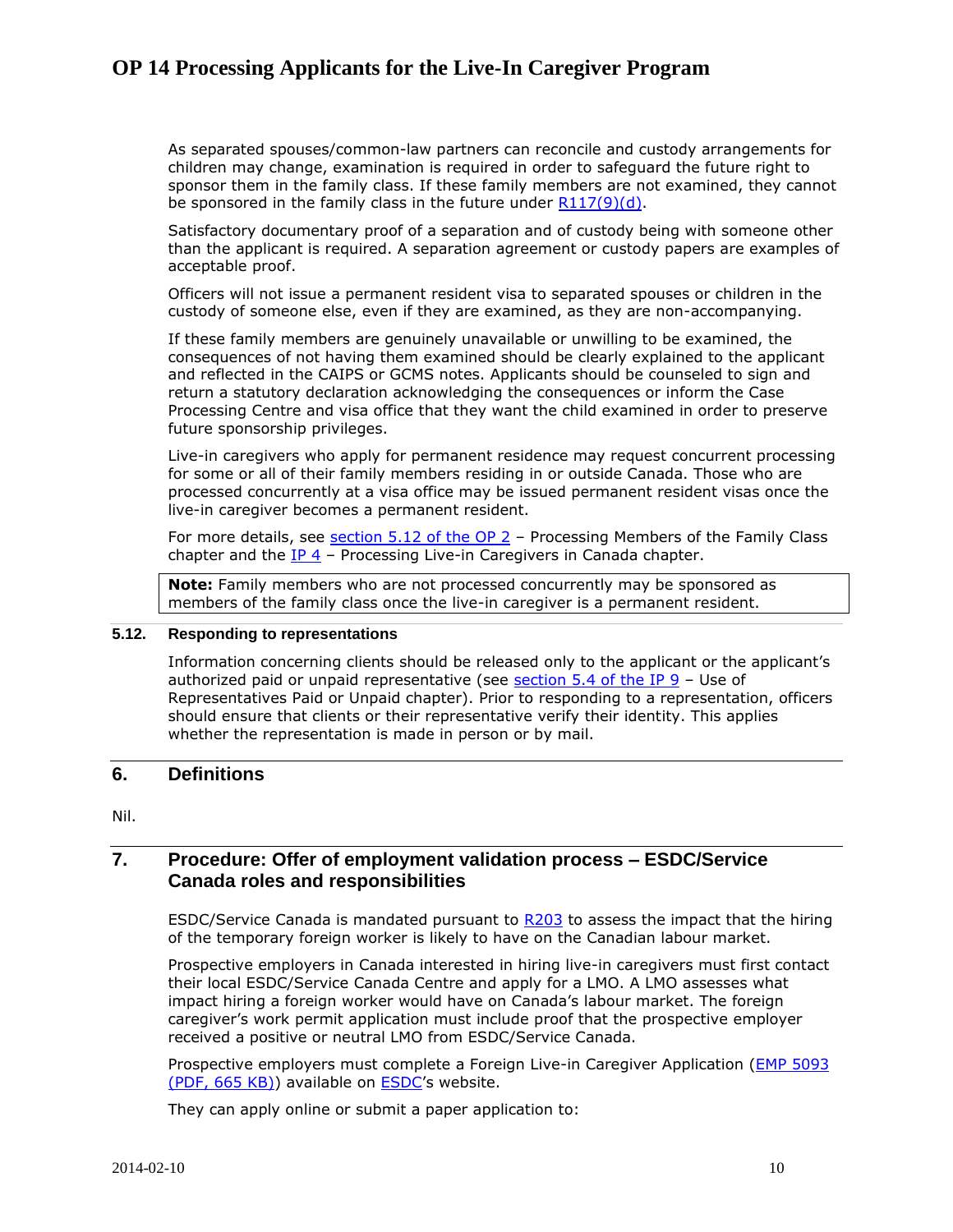Service Canada Temporary Foreign Worker Program P.O. Box 6500 Toronto LCD Downsview A Toronto, ON M3M 3K4 Fax: 416-954-3107 Toll free: 1-866-720-6094

A full description of the conditions that a prospective employer must meet to hire a foreign live-in caregiver, instructions on how to complete the LMO application and a description of ESDC/Service Canada's assessment criteria and process can be found on the [ESDC website.](http://www.esdc.gc.ca/eng/home.shtml)

An ESDC/Service Canada Centre officer reviews the completed LMO application, which includes a copy of the employment contract. In assessing the offer of employment, the officer considers such factors as:

- the need for live-in care;
- the job offer is genuine;
- the employer is offering wages and working conditions that meet provincial/territorial employment standards and labour laws;
- the job duties are that of a full-time live-in caregiver (minimum of 30 hours per week); and
- a reasonable search has been carried out to identify qualified and available Canadian citizens and/or permanent residents and unemployed foreign caregivers already in Canada.

If satisfied that the offer of employment meets the assessment criteria, the ESDC/Service Canada officer issues a letter confirming the positive/neutral LMO to the prospective employer and instructs them to send a copy to the prospective live-in caregiver employee.

Details of the positive/neutral LMO are recorded in the ESDC Foreign Worker System (FWS) and are available to CIC officers through the FWS/CAIPS or FWS/GCMS link.

**Note:** An employer is issued only one positive/neutral LMO by ESDC/Service Canada regarding an offer of employment at a time and it must be submitted to CIC to support a work permit application within a maximum of 6 months from its issuance (see section 7.2 below).

**Note:** If the LMO application is rejected, the ESDC/Service Canada Centre officer issues a refusal letter to the prospective employer.

Anyone who employs a live-in caregiver under the LCP is required to:

- register as an employer with the Canada Revenue Agency (CRA);
- obtain a taxation number in order to make the proper deductions for income tax, employment insurance and the Canada Pension Plan;
- remit these deduction amounts to the proper federal authority; and
- provide their employee with a record of employment when the employee's job is finished.

**Note:** The CRA provides employers with an information kit that contains the necessary forms and explains how to comply with the law. Employers can obtain the record of employment only if they are properly registered as an employer.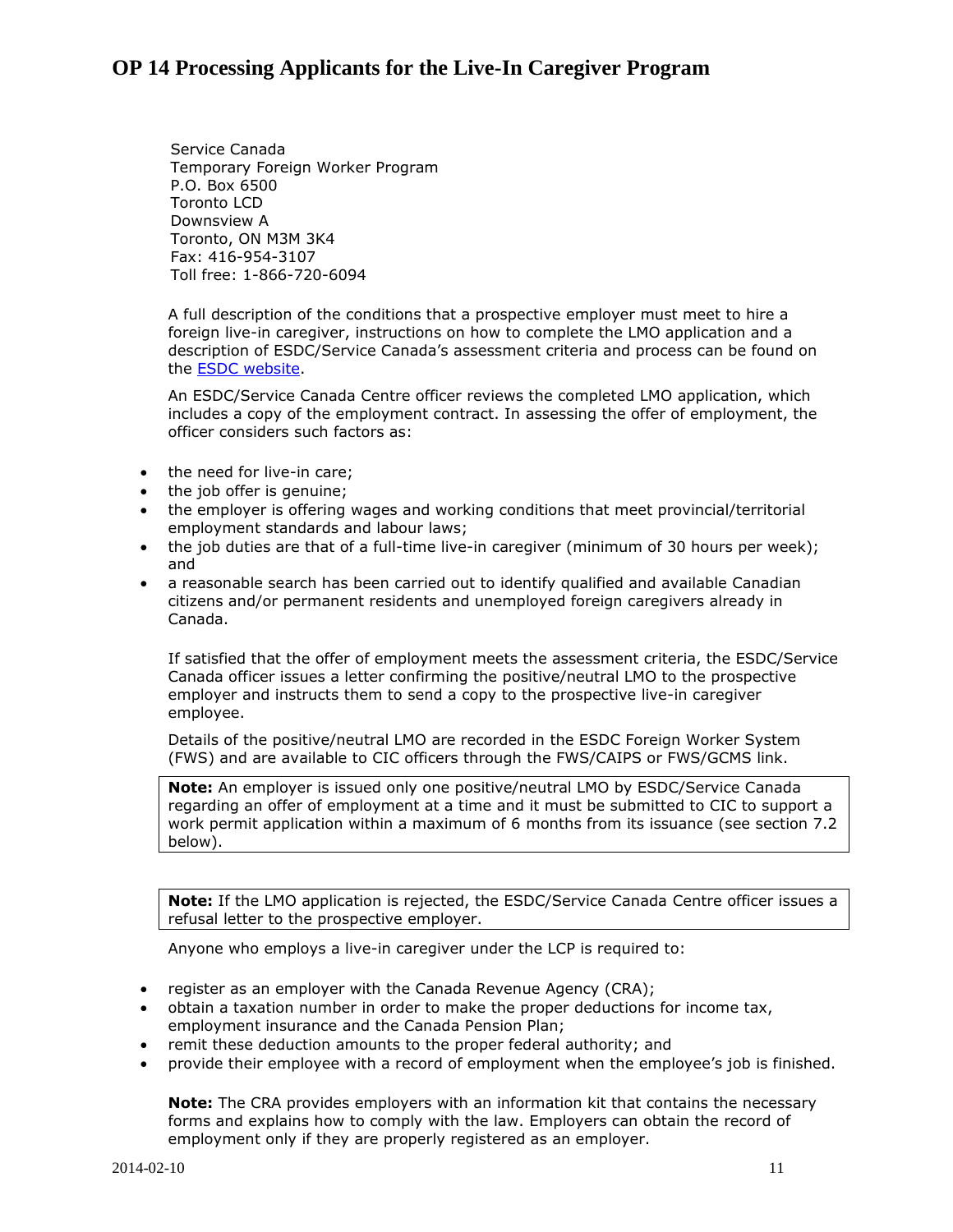### <span id="page-11-0"></span>**7.1. When is a new labour market opinion required?**

A positive/neutral LMO for an offer of employment is specific to the approved employer and job duties.

A change of employer will require a new positive/neutral LMO, a new employment contract and a new work permit application. Officers should treat the new LMO request as a new application in the queue (cost recovery fees apply).

This measure is meant to deter abuse by those employment agencies that might try to use a list of fictitious employers in order to bring a "pool" of live-in caregivers to Canada. Once in Canada, these caregivers would be in a position of having entered into a contractual agreement with an employer who does not exist or for whom they will not work. These caregivers are thus in Canada illegally and are vulnerable to exploitation by the employment agency that brought them to Canada.

A new positive/neutral LMO is also required if it was not used within 6 months of its issuance (see section 7.2 below).

### <span id="page-11-1"></span>**7.2. Expiry date of the labour market opinion**

All LMOs issued by ESDC/Service Canada to employers will be valid for the purpose of work permit applications for a maximum of 6 months from the date of issuance. An LMO that is not submitted to CIC to support a work permit application within this 6-month period will be deemed to have expired. The employer will be required to apply for a new LMO if they still wish to hire a live-in caregiver under the LCP.

The LMO expiry date identifies the 6-month period during which:

- the employer must notify the caregiver that the LMO was approved;
- the employer must send the LMO confirmation letter to the prospective live-in caregiver; and
- the prospective live-in caregiver must apply for a work permit to CIC (regardless of the start date of the job offer).

If these actions do not occur within the period of time identified, the LMO is no longer valid and if the employer still wishes to hire a live-in caregiver, they will be required to submit a new LMO application to ESDC/Service Canada.

**Note:** This strengthens the integrity of LMOs by ensuring CIC has a reasonably accurate assessment of labour market conditions when evaluating an application for a work permit under the LCP.

**Live-in caregivers destined for Quebec:** Due to ESDC/Service Canada and MICC administrative requirements, a LMO for a live-in caregiver in the province of Quebec is valid for 3 months after the CAQ is issued. This directive applies **regardless** of the expiry date that may appear on the LMO.

### <span id="page-11-2"></span>**7.3. Labour market opinion validity and work permit validity dates**

Refer to section [6 of the FW](http://www.cic.gc.ca/english/resources/manuals/fw/fw01-eng.pdf) 1 (PDF, 1.9 MB) – Temporary Foreign Worker Guidelines chapter regarding LMO validity and duration of employment as per the LMO.

### <span id="page-11-3"></span>**8. Procedure: Selecting live-in caregivers**

### <span id="page-11-4"></span>**8.1. How the process begins**

The selection process is designed to ensure that the prospective employer and employee take responsibility for obtaining all the necessary information and application forms so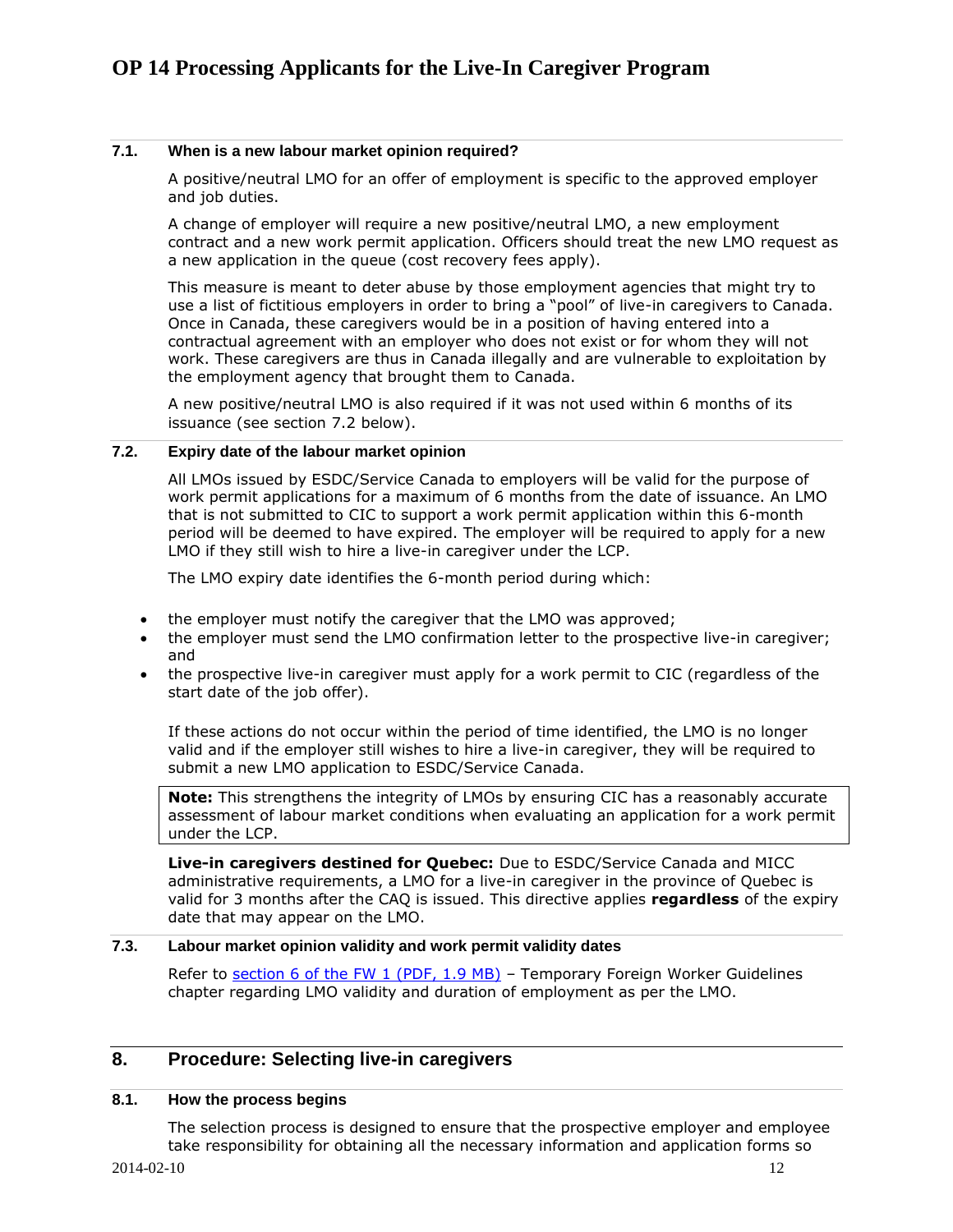that the visa offices can focus on rendering a timely final decision on LCP work permit applications.

After the prospective employer in Canada obtains confirmation of a positive/neutral LMO from ESDC/Service Canada, the employer is notified by a letter from ESDC/Service Canada stating that the offer of employment has been validated and provides the system file number. The confirmation letter from ESDC/Service Canada:

- asks the employer to forward a copy of the ESDC/Service Canada LMO confirmation letter and the signed employment contract to the prospective live-in caregiver;
- tells the employer to have the live-in caregiver applicant check the applicable visa office's website for information about the work permit application process. The visa office website will instruct the applicant to download the application forms or, in a few cases, contact the visa office to obtain the application forms; and
- suggests that employers download the application forms from the applicable visa office's website and send them to the live-in caregiver applicant if they are concerned about the applicant's access to the Internet.

The confirmation letter from ESDC/Service Canada also advises the employer to instruct the live-in caregiver applicant to send the work permit application and all required supporting documentation, including the signed mandatory employment contract and a copy of the LMO confirmation letter, to the appropriate visa office.

**Note:** The selection process begins when the visa office receives the completed application form and all other required documents from the applicant.

The officer checks the FWS (through the FWS/CAIPS or FWS/GCMS link) using the system file number provided in the LMO confirmation letter to verify that ESDC/Service Canada has validated the offer of employment under the LCP.

#### <span id="page-12-0"></span>**8.2. Documents required with an LCP work permit application**

In addition to the regular documentation required for a work permit application (see the FW [1 \(PDF, 1.9](http://www.cic.gc.ca/english/resources/manuals/fw/fw01-eng.pdf) MB) – Temporary Foreign Worker Guidelines chapter), the applicant should provide:

- proof of having completed the equivalent of Canadian secondary school;
- proof of six months of full-time training in a classroom setting *or* one year of full-time paid employment related to the job in question within the last three years, including at least six months of continuous employment with one employer;
- a valid passport:
- a police certificate from all areas where the applicant has resided (not mandatory until the time of application for permanent residence, but easier to provide from the home country than from Canada. If this is not provided, it is not a reason to refuse a work permit unless the officer believes the applicant would be inadmissible on criminal grounds);
- an original birth certificate, original marriage certificate where applicable and, if separated or divorced, original certificates or, if certificates are not available, written evidence of marital status (this is particularly important in countries where legal separation or divorce is not possible);
- information on close family members (may not be required by all visa offices);
- letters of reference from previous employers. Applicants must also provide proof of fulltime employment, including proof that the mandatory deductions of that country have been paid. For example, in the Philippines, employers are required by law to pay monthly contributions to Philhealth and Social Security System for all employees without exception. Proof of contributions made is adequate proof that the employee was paid for this employment; OR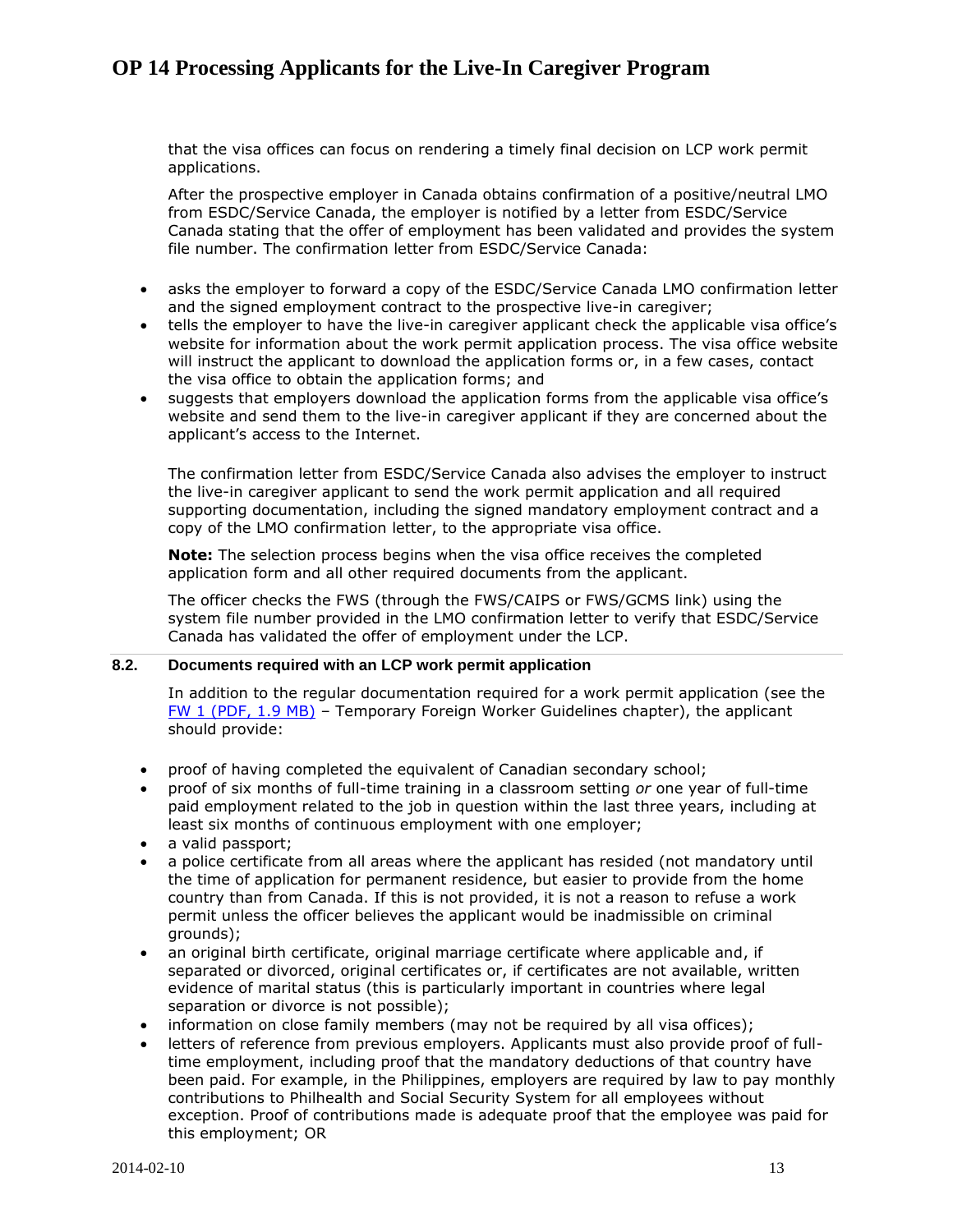- in the case of overseas employment, applicants must also provide the employment contract listing duties, dates of employment, position, copy of passport pages containing the initial entry visa and subsequent work permits the applicant held to work in that country;
- a copy of the employer's valid LMO confirmation letter from ESDC/Service Canada which provides the system file number of the job validation in the FWS;
- a copy of the mandatory signed employment contract which sets out the terms and conditions of employment signed by the employer and applicant; and
- the processing fee (for details, see the IRP Regulatory Amendments Cost Recovery Fact Sheet., in [Appendix](http://www.cic.gc.ca/english/resources/tools/fees/index.asp) A of IR 5).

**Note:** Other documents may be necessary because of the legal requirements of the country in which the applicant resides or as a result of country conditions as determined by the visa office.

### <span id="page-13-0"></span>**8.3. Assessing the LCP work permit application**

Once the application for a work permit under the LCP, including all required supporting documentation, has been received by the applicable visa office, officers will need to determine if the applicant meets the eligibility criteria in  $R112$ , as described in the following table.

| <b>Criteria</b>                                                                                | <b>Background information</b> | <b>How to evaluate</b>                                                                                                                                                                                                                                                                                                                                                                                                                                                                                |
|------------------------------------------------------------------------------------------------|-------------------------------|-------------------------------------------------------------------------------------------------------------------------------------------------------------------------------------------------------------------------------------------------------------------------------------------------------------------------------------------------------------------------------------------------------------------------------------------------------------------------------------------------------|
| 1. Successful<br>completion of the<br>equivalent of Canadian<br>secondary school<br>education. |                               | Studies must be completed in a<br>$\bullet$<br>vocational, technical or<br>academic stream, or any<br>combination of these.<br>Studies at a community college<br>$\bullet$<br>or university may also qualify.<br>Using knowledge of the host<br>country's education and training<br>system, the officer must be<br>satisfied that:<br>1. the institution is a legitimate<br>establishment;<br>2. the purpose of the institution is<br>formal education;<br>3. the program has a formal<br>curriculum; |
|                                                                                                |                               | 4. examination results are<br>successful;<br>5. the diploma and supporting<br>documents are valid; and<br>6. if diplomas are not available,<br>report cards and letters from<br>the institution attesting to the<br>applicant's educational<br>achievement are genuine.                                                                                                                                                                                                                               |
|                                                                                                |                               | <b>Note:</b> Applicants who provide<br>false transcripts will be refused                                                                                                                                                                                                                                                                                                                                                                                                                              |

### **Live-in Caregiver Program: Eligibility criteria for applicants**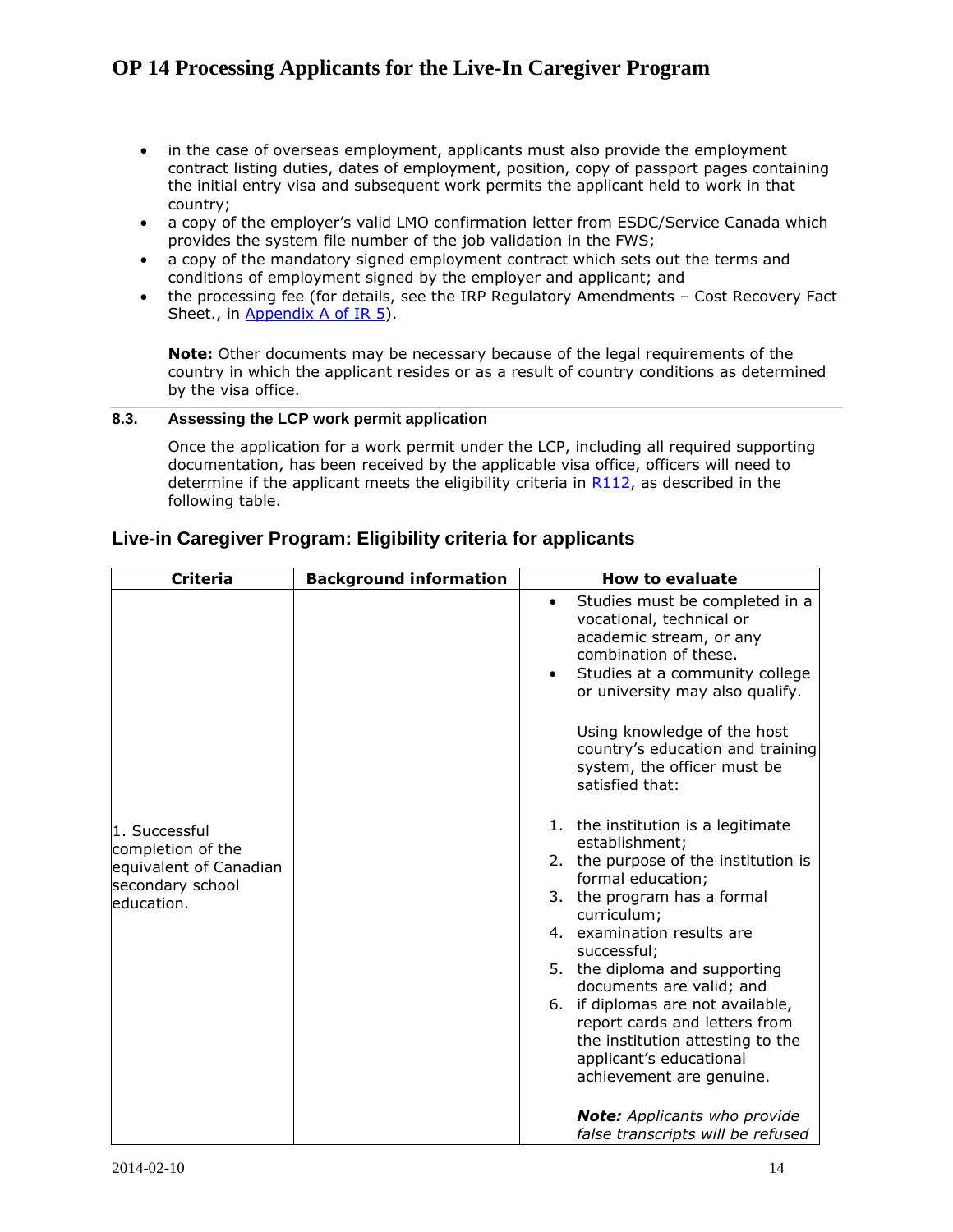|                                                                                                                                                                                                                                                                                                                                                                                                |                                                                                                                                                                                                                                                                                                                                                                                                          | under A16(1), A40(1) and A36.                                                                                                                                                                                                                                                                                                                                                                                                                                                                                                                                                                                                                                                                                                                                                                                                                                                                                                 |
|------------------------------------------------------------------------------------------------------------------------------------------------------------------------------------------------------------------------------------------------------------------------------------------------------------------------------------------------------------------------------------------------|----------------------------------------------------------------------------------------------------------------------------------------------------------------------------------------------------------------------------------------------------------------------------------------------------------------------------------------------------------------------------------------------------------|-------------------------------------------------------------------------------------------------------------------------------------------------------------------------------------------------------------------------------------------------------------------------------------------------------------------------------------------------------------------------------------------------------------------------------------------------------------------------------------------------------------------------------------------------------------------------------------------------------------------------------------------------------------------------------------------------------------------------------------------------------------------------------------------------------------------------------------------------------------------------------------------------------------------------------|
| 2. (a) Successful<br>completion of six<br>months full-time<br>classroom training in a<br>field or occupation<br>related to the job in<br>question; OR                                                                                                                                                                                                                                          | Allows applicants who<br>are well qualified<br>through their<br>education, but may<br>not have experience.<br>If a host government<br>has sanctioned a<br>training program for<br>governesses,<br>caregivers of the<br>elderly or jobs of a<br>similar nature, then<br>the program may<br>satisfy the LCP<br>criteria. Officers<br>should screen training<br>programs for<br>legitimacy and<br>adequacy. | Officers must be satisfied that:<br>1. the transcripts of individual<br>courses within the degree/<br>diploma program include six<br>months related to caregiving;<br>training has been completed in<br>2.<br>a classroom setting and does<br>not include activity<br>assignments. The intent is that<br>hours spent working cannot be<br>credited as hours spent<br>training;<br>3. the courses taken relate directly<br>to the Canadian job offer.                                                                                                                                                                                                                                                                                                                                                                                                                                                                          |
| 2. (b) Completion of<br>one year of full-time<br>paid employment,<br>including at least six<br>months of continuous<br>employment with one<br>employer in that field or<br>occupation within three<br>years immediately prior<br>to the day on which the<br>person submits an<br>application for a work<br>permit to a visa office.<br>Note: Applicants must<br>meet either $2(a)$ or<br>2(b). | This allows<br>experienced<br>applicants who have<br>no formal training to<br>apply.                                                                                                                                                                                                                                                                                                                     | The applicant must have at<br>$\bullet$<br>least six months of continuous<br>full-time paid employment with<br>the same employer. This<br>criterion disqualifies persons<br>who change employers<br>frequently.<br>Work experience must be within<br>three years immediately prior to<br>the application.<br>Work experience in an<br>$\bullet$<br>institutional setting where the<br>applicant's duties include<br>caregiving (day care, crèche,<br>hospital, senior citizens home)<br>may also be considered.<br>Experience as a mid-wife or<br>hospital technician is not<br>acceptable as they do not have<br>caregiving experience related to<br>children, the elderly or persons<br>with disabilities.<br>The caregiving work experience<br>$\bullet$<br>must be related to the Canadian<br>job offer.<br><b>Note:</b> Applicants who submit forged<br>employment references will be refused<br>under A16(1)and A40(1). |
| 3. Ability to speak, read<br>and understand either<br>English or French at a<br>level sufficient to                                                                                                                                                                                                                                                                                            |                                                                                                                                                                                                                                                                                                                                                                                                          | If an officer has reason to doubt<br>$\bullet$<br>an applicant's language ability,<br>then the officer should interview<br>the applicant.                                                                                                                                                                                                                                                                                                                                                                                                                                                                                                                                                                                                                                                                                                                                                                                     |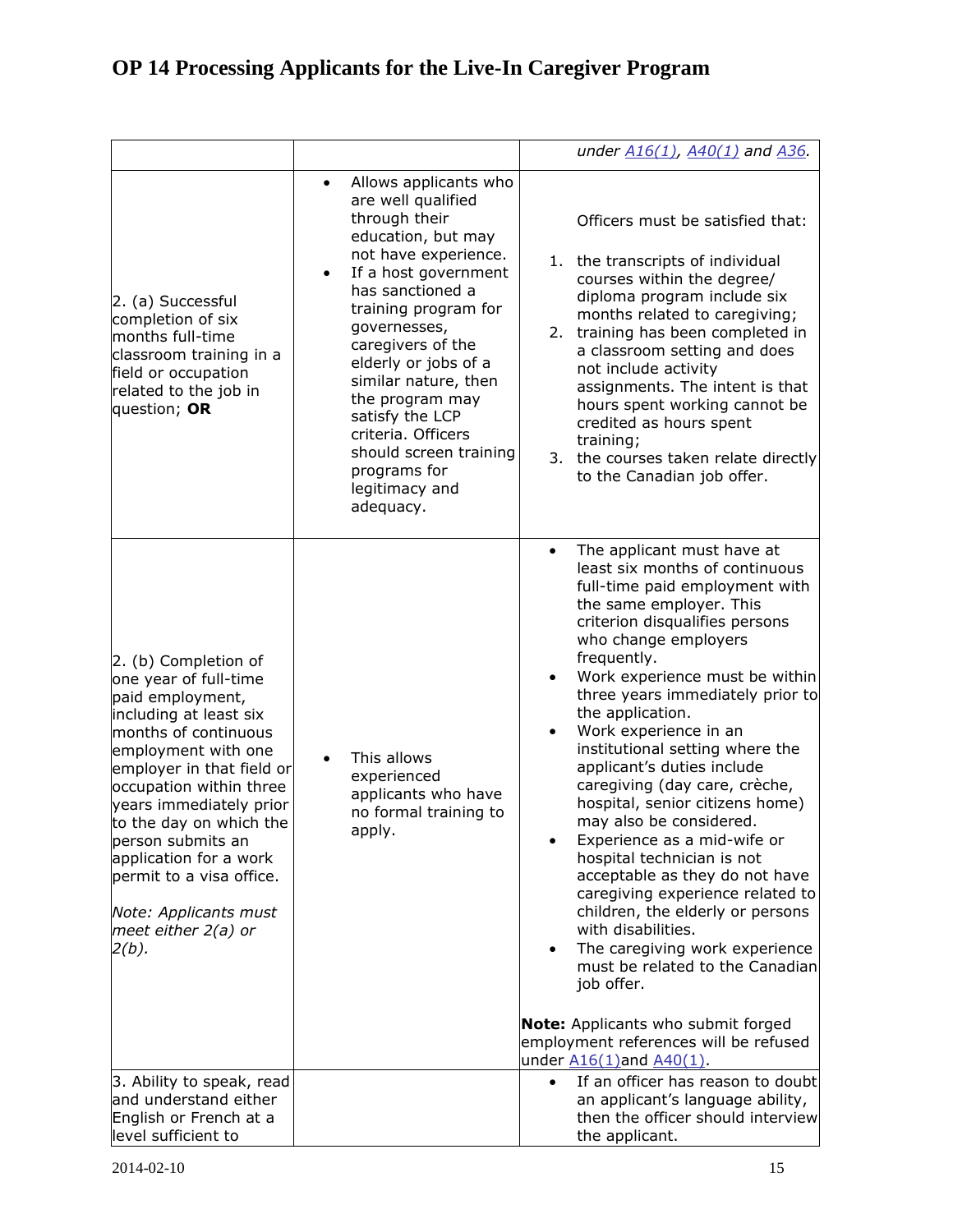| communicate effectively<br>in an unsupervised<br>situation.      |                                                                                                                                                                                                                                                                                                                                                                                                                                                                                                                                                                                                                                                                                                                                                                                                                                                                                                                                                                                                                                                                                                                   | $\bullet$                                                                 | The officer should carefully<br>document how language ability<br>was assessed in refusal cases<br>cases and consult with<br>International Region, National<br>Headquarters if a refusal under<br>R112(d) is being considered in<br>cases where an applicant is<br>fluent in the official language<br>which is not the official<br>language spoken in the<br>employer's community.                                                                                                                                                                                                                                                                                                                                                                                                                                                                                                                                                                                                                                                                                                                                                                                                                                                     |
|------------------------------------------------------------------|-------------------------------------------------------------------------------------------------------------------------------------------------------------------------------------------------------------------------------------------------------------------------------------------------------------------------------------------------------------------------------------------------------------------------------------------------------------------------------------------------------------------------------------------------------------------------------------------------------------------------------------------------------------------------------------------------------------------------------------------------------------------------------------------------------------------------------------------------------------------------------------------------------------------------------------------------------------------------------------------------------------------------------------------------------------------------------------------------------------------|---------------------------------------------------------------------------|---------------------------------------------------------------------------------------------------------------------------------------------------------------------------------------------------------------------------------------------------------------------------------------------------------------------------------------------------------------------------------------------------------------------------------------------------------------------------------------------------------------------------------------------------------------------------------------------------------------------------------------------------------------------------------------------------------------------------------------------------------------------------------------------------------------------------------------------------------------------------------------------------------------------------------------------------------------------------------------------------------------------------------------------------------------------------------------------------------------------------------------------------------------------------------------------------------------------------------------|
| 4. Have an employment<br>contract with their<br>future employer. | The employer will<br>$\bullet$<br>send the contract to<br>the applicant.<br>The applicant will sign<br>$\bullet$<br>the contract indicating<br>the agreement and<br>return it to the<br>employer. The signed<br>employment contract<br>is sent to the visa<br>office by the applicant<br>with the work permit<br>application form and<br>other required<br>documents.<br><b>Note:</b> If necessary, the<br>applicant may renegotiate<br>some aspect of the<br>employment contract,<br>resulting in a revised<br>contract. If the contract is<br>revised after being approved<br>by ESDC/Service Canada as<br>part of the employer's LMO<br>application, any changes to<br>the contract must be clearly<br>identified and explained. The<br>signatures of both the<br>employer and applicant must<br>be on any revised<br>employment contract. If the<br>revised contract has hand-<br>written changes, the original<br>wording must remain legible,<br>struck out and the signatures<br>of both parties must appear<br>next to the change, indicating<br>agreement.<br>A sample contract<br>template is available | $\bullet$<br>$\bullet$<br>4.<br>5.<br>$\bullet$<br>$\bullet$<br>$\bullet$ | The officer should electronically<br>receive validated offers of<br>employment from ESDC/Service<br>Canada.<br>The employment contract<br>should include information on:<br>1. the duties of the caregiver and<br>a detailed job description;<br>2. the hours of work and schedule;<br>3. wages and overtime rates;<br>days off, vacation and sick<br>leave;<br>health insurance and other<br>benefits;<br>6. the cost of room and board;<br>7. accommodation; and<br>8. terms of separation.<br>The officer should be able to<br>clearly substantiate from the<br>information provided that the<br>potential employee will<br>primarily be providing care.<br>The contract should outline<br>what care requirements are<br>needed (child-care, elderly<br>and/or care of persons with<br>disabilities) and should clearly<br>outline employee duties that<br>meet the employer's<br>requirements.<br>By law, the terms and<br>conditions of the contract must<br>be consistent with<br>provincial/territorial labour laws<br>and employment standards.<br>At the interview, the caregiver's<br>understanding of the job duties,<br>working conditions, wages, etc.,<br>should be consistent with the<br>information in the contract. |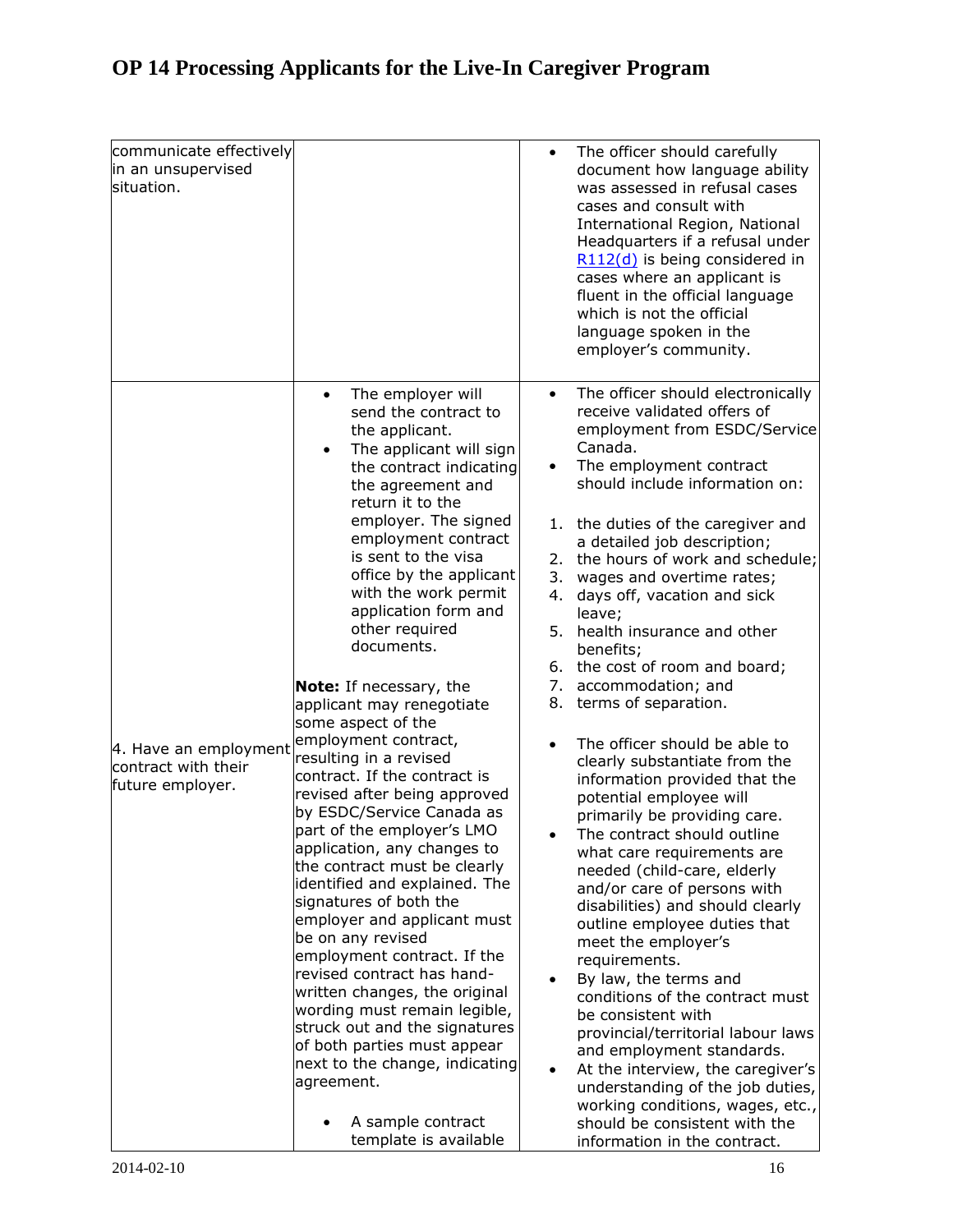| on the CIC website<br>(PDF, 212 KB).<br>For applicants<br>$\bullet$<br>destined to Quebec,<br>MICC has its own<br>contract template<br>reflecting Quebec<br>provincial<br>requirements under<br>the LCP. The Quebec<br>sample contract is<br>available on the MICC<br>website. | The officer may request that the<br>employer provide evidence of<br>sufficient income from a reliable<br>or easily verifiable third-party<br>Canadian source. Affidavits<br>would not be acceptable as<br>such evidence. |
|--------------------------------------------------------------------------------------------------------------------------------------------------------------------------------------------------------------------------------------------------------------------------------|--------------------------------------------------------------------------------------------------------------------------------------------------------------------------------------------------------------------------|
|--------------------------------------------------------------------------------------------------------------------------------------------------------------------------------------------------------------------------------------------------------------------------------|--------------------------------------------------------------------------------------------------------------------------------------------------------------------------------------------------------------------------|

### <span id="page-16-0"></span>**8.4. Statutory requirements for admissibility**

In addition to meeting the LCP eligibility criteria in  $R112$ , the applicant must undergo the following admissibility checks:

- medical examination;
- security check for certain applicants; and
- compliance with normal visitor requirements (see [Temporary Residents\)](http://www.cic.gc.ca/english/resources/tools/temp/index.asp).

**Note:** The medical examination completed by applicants is assessed by medical officers overseas for excessive demand in anticipation of the applicant subsequently applying for permanent residence under the LCP.

**Note:** Live-in caregivers are permitted by regulation to apply for permanent residence after working full-time as a live-in caregiver for at least 24 months *or* a total of 3,900 hours in a minimum of 22 months within the four years immediately following their entry into Canada under the LCP. It is therefore difficult to apply the normal requirement that temporary residents leave Canada by the end of the period authorized for their stay in the case of live-in caregivers. Insofar as is possible, given the difficulty of establishing future intentions, officers should satisfy themselves that an applicant under the LCP has the intention of leaving Canada should any subsequent application for permanent residence be refused. The question is not so much whether the applicant will seek permanent residence but whether the officer is satisfied that the person would not stay in Canada illegally.

### <span id="page-16-1"></span>**8.5. Finalizing the application for a LCP work permit**

When all the requirements are met, the work permit is **approved** by the visa office and **issued** at the POE for a period of up to four years plus three months for a specific job and a specific employer. The validity period of the initial LCP work permit is determined based on the duration of employment indicated on the LMO and other considerations (e.g. passport validity, LMO/CAQ validity). See section [6 of the FW](http://www.cic.gc.ca/english/resources/manuals/fw/fw01-eng.pdf) 1 (PDF, 1.9 MB) – Temporary Foreign Worker Guidelines chapter for details.

[National Occupational Classification](http://www5.hrsdc.gc.ca/NOC/) (NOC) code 6474-200 is to use for LCP work permits and permanent resident status documents.

The code "LCP" should also be entered in the special program box of the work permit.

To complete the process, officers should:

 enter the details concerning the applicant's marital status into CAIPS or GCMS notes, including details of the applicant's separated or divorced spouse/partner (e.g. spouse's name, date of birth, date of divorce);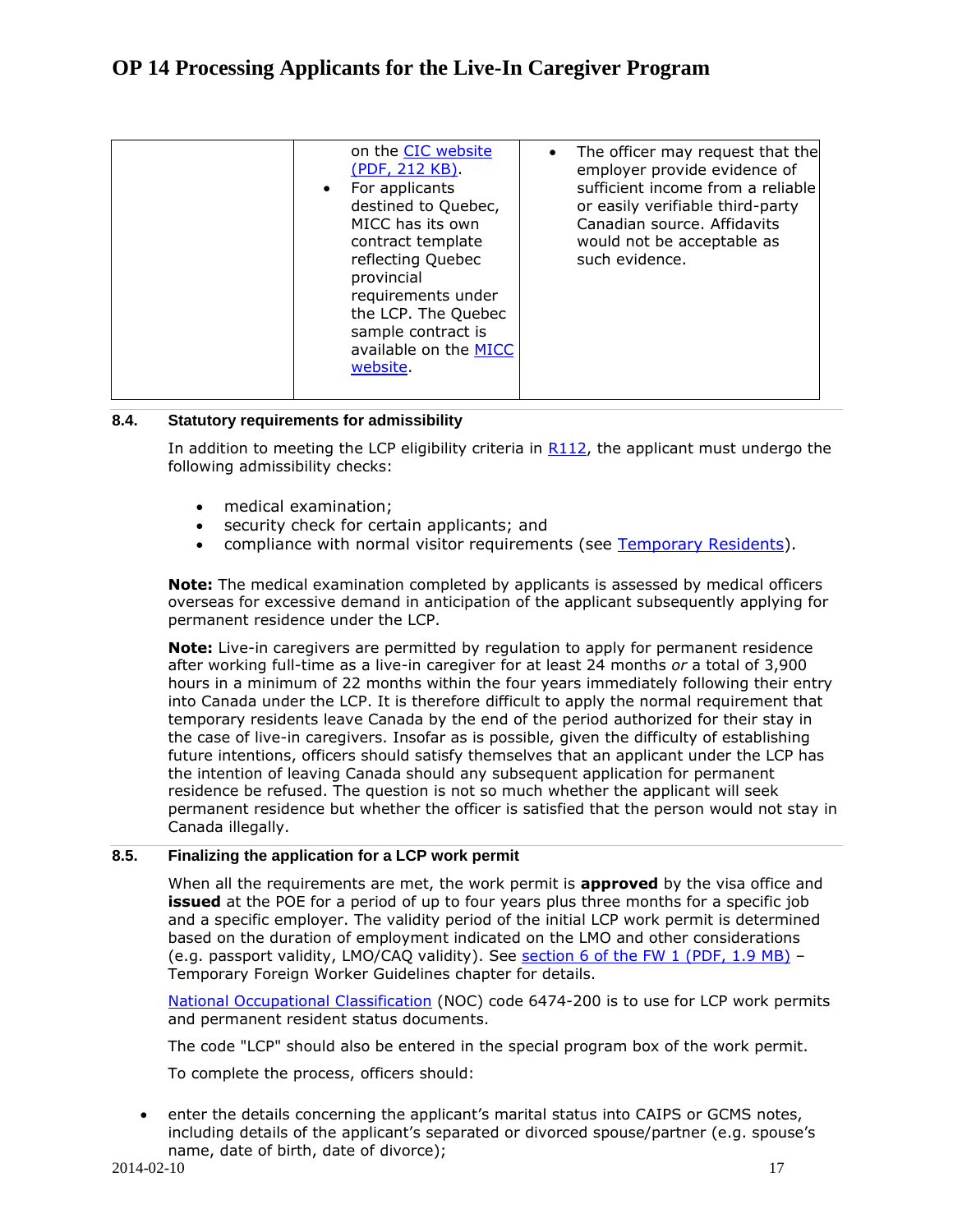- enter details of the police certificate, if available. The Case Processing Centre in Vegreville (CPC-Vegreville) will access these details should the applicant apply for permanent residence from within Canada under the LCP;
- make decisions based on the requirements of the Act and Regulations and document them;
- indicate in the case notes how the assessment was conducted and what documents were considered. If the application was refused, indicate which criteria the applicant failed to meet;
- if the decision is negative, send the appropriate letter to the applicant informing them of the outcome of their application (see the sample refusal letter titled "Applicant does not meet program requirements" in Appendix A); and
- if the employer withdraws the offer of employment, the application must be refused (see the sample refusal letter titled "Withdrawal of offer of employment" in Appendix A).

Live-in caregivers should be given LCP publications produced by CIC and/or referred to the CIC website for more information about the program, a fact sheet on employment standards legislation (Appendix B), a listing of employment standards contacts (Appendix C), and the counselling fact sheet (Appendix D).

#### <span id="page-17-0"></span>**8.6. Quebec-bound applicants**

[Paragraph 22\(b\) of the Canada-Quebec Accord](http://www2.parl.gc.ca/content/lop/researchpublications/bp252-e.htm) states that Quebec's consent is required in order to admit into the province any temporary foreign worker whose admission is subject to Canada's requirements relating to the availability of Canadian workers. A Quebec-bound applicant under the LCP must obtain a CAQ prior to submitting a LCP work permit application to CIC. The MICC issues a CAQ following a review of the file based on their selection criteria.

All applicants under the LCP must satisfy a Canadian visa officer that they meet the eligibility criteria in [R112.](http://laws-lois.justice.gc.ca/eng/regulations/SOR-2002-227/section-112.html) The federal visa officer must ensure that *all* [R112](http://laws-lois.justice.gc.ca/eng/regulations/SOR-2002-227/section-112.html) criteria are met. The applicant must meet all LCP requirements outlined in [R112,](http://laws-lois.justice.gc.ca/eng/regulations/SOR-2002-227/section-112.html) and other IRPR criteria, regardless of the issuance of a CAQ by the MICC.

Staff at visa offices must process live-in caregivers destined to Quebec in the same way as any other cases and in the order in which they are received in the queue.

When an applicant has obtained a CAQ but does not meet federal requirements, the federal Regulations take precedence. These applicants should be refused. Issuance of a CAQ does not automatically guarantee a work permit under the LCP.

### <span id="page-17-1"></span>**9. Procedure: Processing permanent residence applications for family members abroad**

This process usually takes place after the live-in caregiver has completed the LCP and applied for permanent residence.

#### <span id="page-17-2"></span>**9.1. Requirements for the visa office**

Upon notification that a live-in caregiver applicant (principal applicant) has dependent family members residing abroad, the visa office will:

- forward an Application for Permanent Residence in Canada (IMM [0008 \(PDF, 464](http://www.cic.gc.ca/english/pdf/kits/forms/IMM0008ENU_2D.pdf) KB)) to family members and indicate the time limit for responding;
- open an LC2 file in all cases, whether the family members are undergoing concurrent processing or not;
- confirm the identity and determine the relationship of family members;
- show the case as "passed" at the paper screening and selection stage, whether family members are being processed concurrently or not;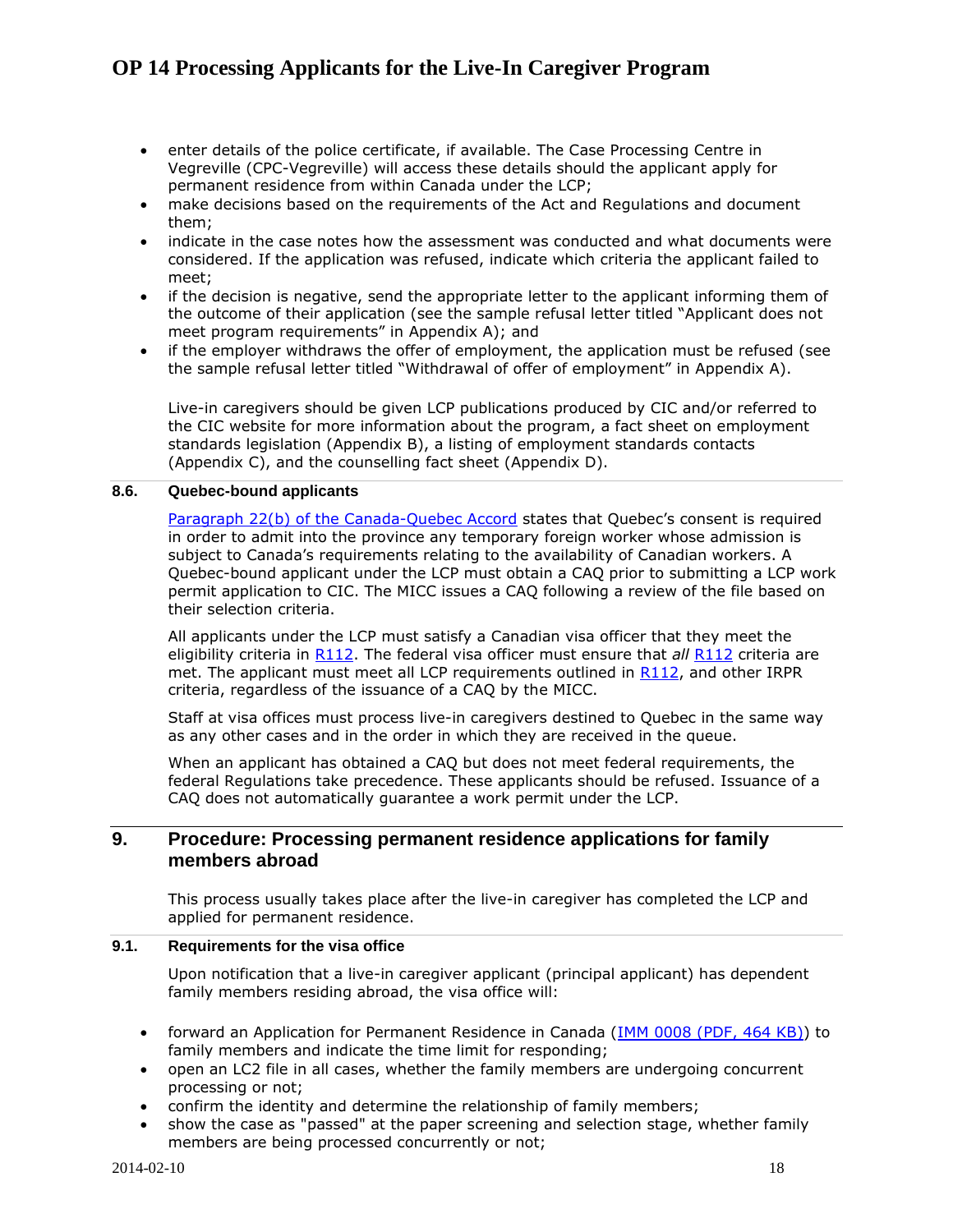show whether or not the processing and right of permanent residence fees have been paid;

**Note:** The codes "FPC" and "LFC" should be entered if the principal applicant has paid the processing and right of permanent residence fees in Canada.

- insert the exemption code "999" for family members who are not processed concurrently and "LFN" to show that they are exempt from paying the right of permanent residence fee. An explanation should also be included in the remarks box (e.g. LC2 not applying for permanent residence); and
- $\bullet$  initiate medical and background examinations.

### <span id="page-18-0"></span>**9.2. Quebec cases**

A *certificat de sélection du Québec* (CSQ) is required for the live-in caregiver and all accompanying family members who are to reside in the province of Quebec.

The officer requests a CSQ to be issued for accompanying family members by contacting the responsible *MICC* office and providing a list of the accompanying family members abroad. The list should contain the name and date of birth of the accompanying family members and of the principal applicant, including their CPC client ID number.

**Note:** The officer should inform the NHQ/Immigration Branch if there are any problems with the issuance of the CSQ.

**Note:** The officer should not request that non-accompanying family members complete a Demande de certificat de sélection (DCS).

### <span id="page-18-1"></span>**9.3. Contacting family members**

The officer will try to contact family members residing abroad directly or by enlisting the live-in caregiver applicant's assistance. The inland officer's assistance in contacting overseas family members should be limited only to exceptional situations. A valid, complete and up-to-date mailing address for all family members is required. A telephone number is also very useful.

The CPC will inform the visa office whenever it receives a change of address for live-in caregivers whose family members are being processed abroad.

If family members do not return a completed Application for Permanent Residence in Canada (IMM [0008 \(PDF, 464](http://www.cic.gc.ca/english/pdf/kits/forms/IMM0008ENU_2D.pdf) KB)), or do not provide documentation as requested within the stated time limit, the officer has specific instructions to follow up with the family members (see section  $9.13$  of the IP  $4$  – Processing Live-in Caregivers in Canada chapter). A copy of the form should also be sent to the principal applicant in Canada (and a copy to CPC-Vegreville if the visa office is not using CAIPS or GCMS). The officer may try to contact the principal applicant at anytime during this process.

The letter will state that, if documentation is not provided within a certain period of time (as appropriate), the file will be closed and the applicant in Canada could be refused.

#### <span id="page-18-2"></span>**9.4. Finalizing approved cases**

After identity, relationship and statutory requirements have all been met, the officer provides the CPC with the results of statutory checks, their period of validity and the visa office file number for both accompanying and non-accompanying family members.

**Note:** The results can be communicated by email to [CPC-Vegreville-Enquiries@cic.gc.ca.](mailto:CPC-Vegreville-Enquiries@cic.gc.ca) All e-mail messages are to be addressed to the attention of "Client Services".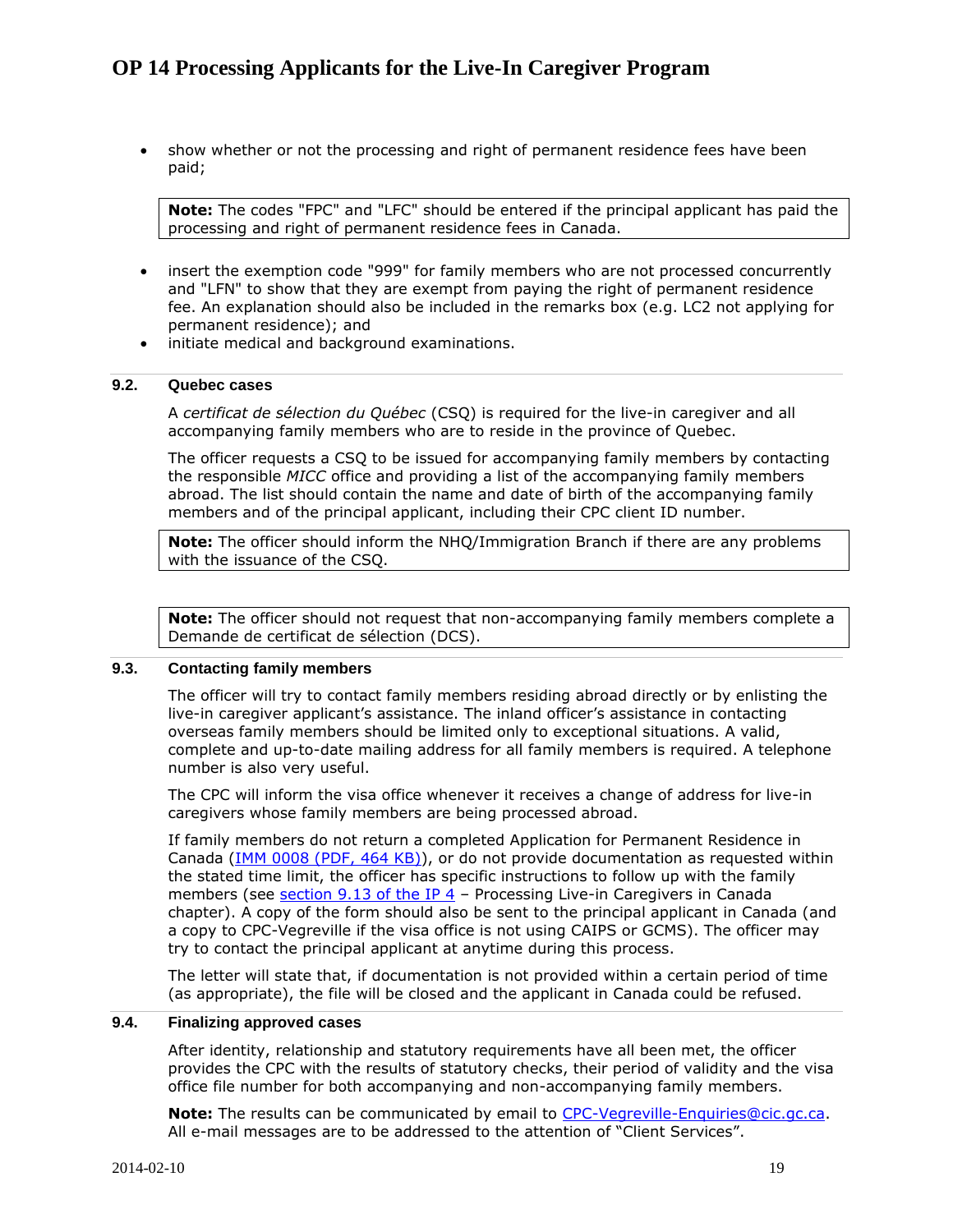### <span id="page-19-0"></span>**9.5. Processing files for accompanying family members**

The visa office file for accompanying family members will be left open until the inland CIC office confirms that the live-in caregiver applicant has been granted permanent resident status.

For the purpose of [R114,](http://laws-lois.justice.gc.ca/eng/regulations/SOR-2002-227/section-114.html) all family members (both accompanying and nonaccompanying) must be included in the original application for permanent residence. A non-accompanying family member can, during the processing of the application, become an accompanying family member by making a request to do so and paying the appropriate fees at the time of the request. The request must be made before permanent residence is granted to the live-in caregiver in Canada.

A newly created family member (e.g. newborn, new spouse) does not need to be included in the original application for permanent residence. These family members can be added to the application during the processing of the application of the live-in caregiver.

Upon notification that the principal applicant has been granted permanent resident status in Canada, the visa office verifies that the family members underwent parallel processing as accompanying family members. The case is then shown as "approved" and the visa office issues permanent resident visas to accompanying family members, provided medical and background checks are still valid.

### <span id="page-19-1"></span>**9.6. Processing files for non-accompanying family members**

If the family members are non-accompanying, the officer shows the case file disposition as "withdrawn", inserts a note in CAIPS or GCMS, e.g. "LC2 family member did not seek permanent residence", and informs the CPC of examination results.

**Note:** Permanent resident visas are not to be issued to non-accompanying family members. These family members can be sponsored as members of the family class at a later date, provided they were examined at the time the caregiver applied for permanent residence. Family members who are sponsored at a later date must meet all requirements applicable at that time.

**Note:** Family members, whether living in Canada or abroad, and whether accompanying the applicant or not, must complete a medical examination.

#### <span id="page-19-2"></span>**9.7. Finalizing refused cases**

The visa office:

- informs the CPC of negative results for accompanying and non-accompanying family members;
- informs the CPC if family members have not undergone examination within the allocated period of time or could not be located (see section 9.3 above); and
- shows the final disposition of its LC 2 file as "refused" for accompanying family members and as "withdrawn" for non-accompanying family members.

**Note:** The visa office does not inform family members of the final disposition of the case.

The CPC:

- informs the applicant regarding the status of their case. Additional time may be allowed for response; and
- refuses the case. The refusal letter to the live-in caregiver applicant will state that both the applicant and all family members, in Canada or abroad, are refused.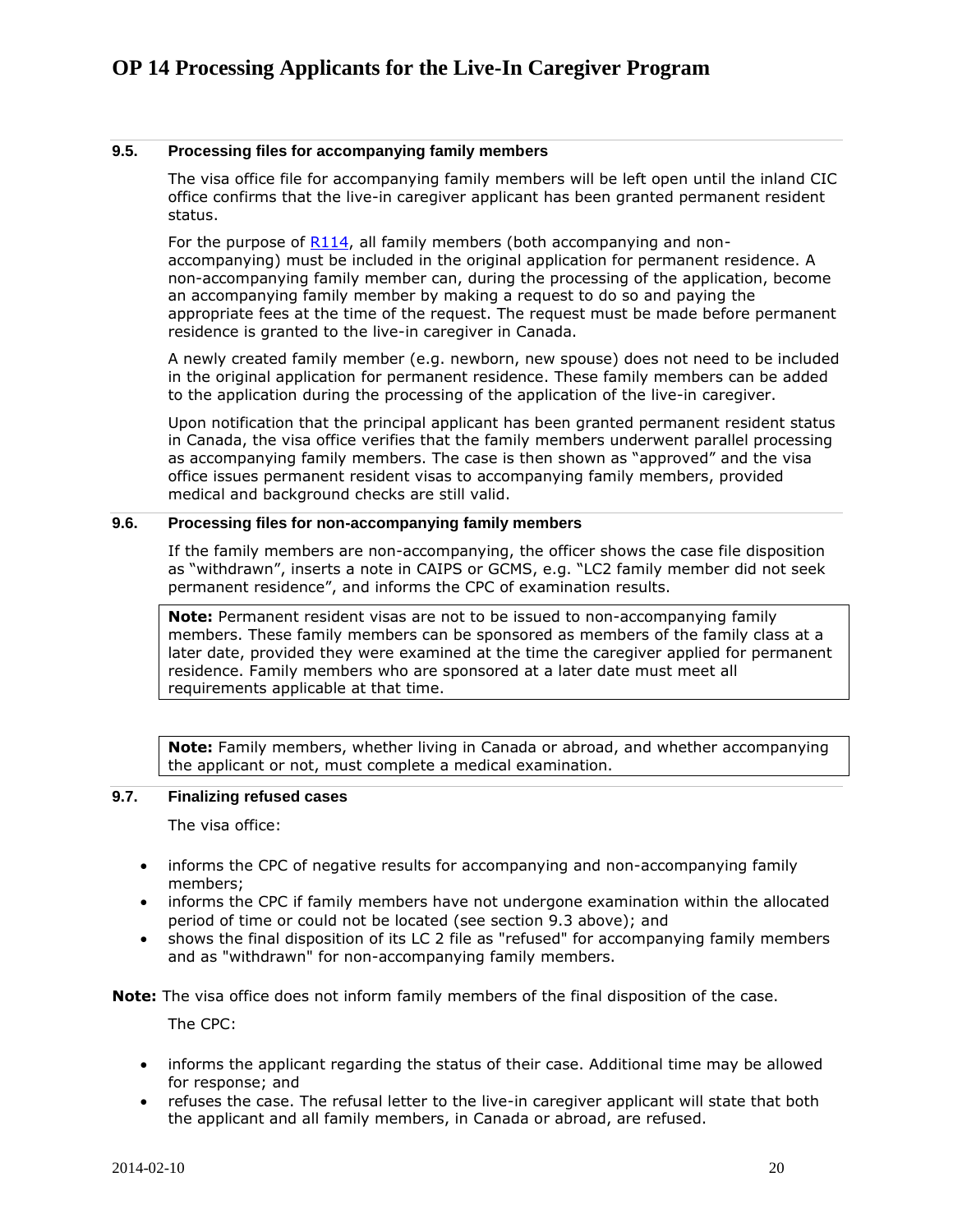**Note:** If a family member is inadmissible, the principal applicant and family members cannot be granted permanent resident status.

Applicants who still have valid status will be informed in writing, that their status and work permit may not be extended and that they should leave Canada.

In cases where the basis for refusal is that the applicant's spouse or common-law partner or dependent children did not undergo medical and background checks, the CPC must verify the application to ensure that:

- the applicant's spouse, common-law partner or dependent child were indeed subject to examination, i.e. were not a separated spouse or child in the custody of the other parent; and
- the visa office did inform the applicant that the family member's lack of cooperation in undergoing medical and background checks could result in the refusal of the live-in caregiver's application for permanent residence in Canada (see section 9.3 above). The CPC can verify that reminder letters were sent by reviewing the case notes in CAIPS or GCMS.

**Note:** Procedural fairness requires that the applicant be aware of factors which may contribute to a negative decision and be afforded the opportunity to respond.

### <span id="page-20-0"></span>**9.8. Ineligible family members**

When the visa office determines that listed relatives do not meet the definition of "family members" according to the Regulations or that they are family members but not subject to examination (e.g. separated spouses or former common-law partners), the officer will take the following steps:

- inform the CPC of their findings;
- instruct these ineligible or separated family members to ignore any previous requests from the visa office to undergo examination or provide documentation; and
- close the LC2 file by showing it as "withdrawn" and entering in the CAIPS or GCMS case notes the reason why the family member was found ineligible or not subject to examination.

The CPC will:

- inform the live-in caregiver applicant that the ineligible or separated family member cannot be part of the application; and
- finalize processing of the application minus the ineligible persons.

**Note:** When a visa office has informed the CPC that a family member is ineligible, the CPC should contact the applicant, explain the situation and allow the applicant an opportunity to either provide additional information within a stated pre-determined time, or apply for a refund of the right of permanent residence fee if the fee was paid for the ineligible family member.

It is not necessary for applicants to delete ineligible family members from their application, only that they be given an opportunity to provide additional evidence that the ineligible family members are indeed eligible.

**Note:** A separated spouse, former common-law partner or child in the custody of another person who was not examined cannot later be sponsored as a member of the family class since they are excluded from the family class as per  $R117(9)(d)$ .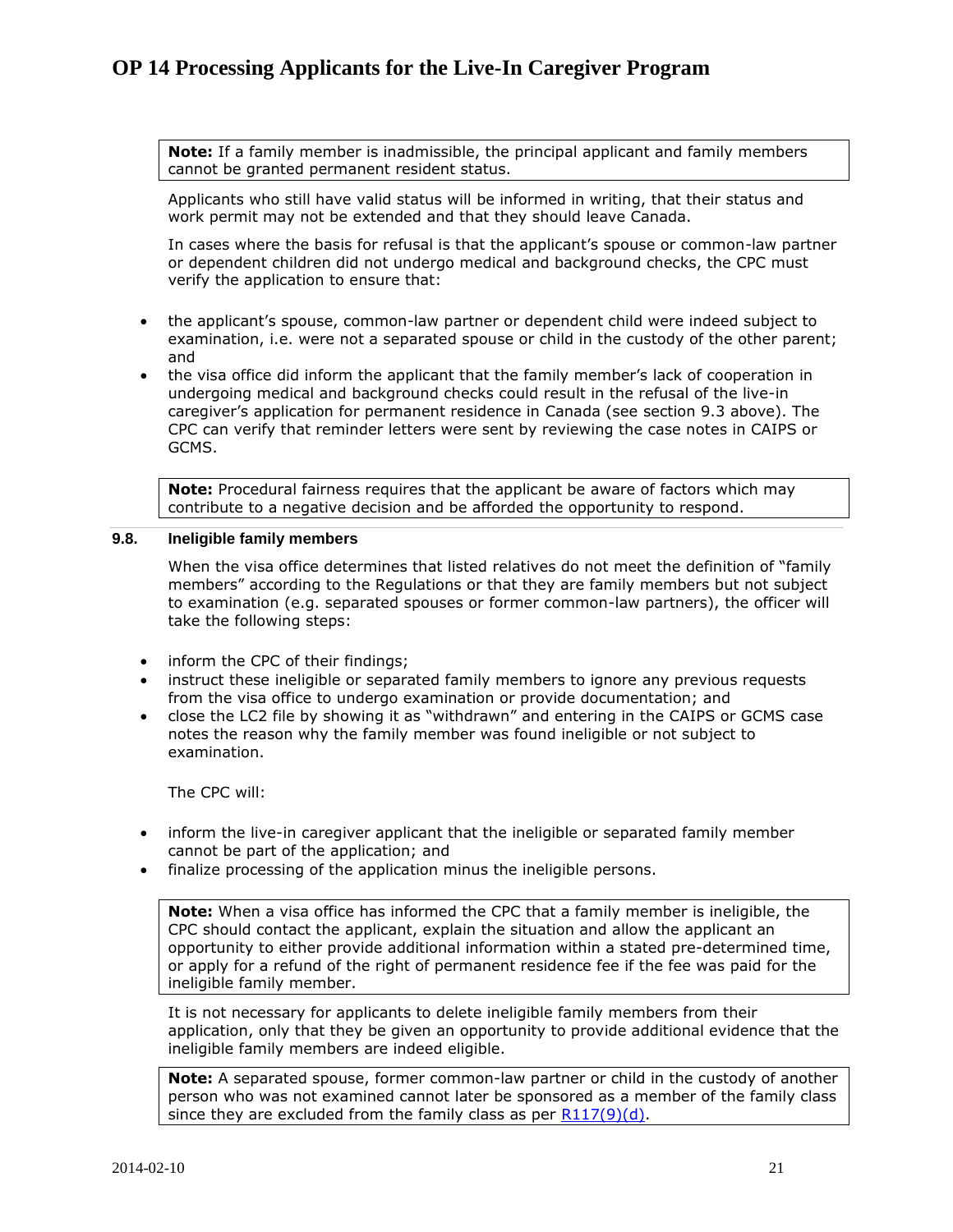### <span id="page-21-0"></span>**Appendix A – Sample letters**

### **Refusal letter – LCP work permit – Applicant does not meet program requirement**

Insert letterhead

Our Ref.:

Insert address

Dear:

I have completed my assessment of your application for a work permit in Canada as a live-in caregiver. I have determined that you do not meet the requirements of the Live-in Caregiver Program.

The requirements for issuance of a work permit as a live-in caregiver are set out in [section 112](http://laws-lois.justice.gc.ca/eng/regulations/SOR-2002-227/section-112.html) of the *Immigration and Refugee Protection Regulations*:

112. A work permit shall not be issued to a foreign national who seeks to enter Canada as a live-in caregiver unless they;

- 1. applied for a work permit as a live-in caregiver before entering Canada;
- 2. have successfully completed a course of study that is equivalent to the successful completion of secondary school in Canada;
- 3. have the following training or experience, in a field or occupation related to the employment for which the work permit is sought, namely,
	- 1. successful completion of six months of full-time training in a classroom setting, or
	- 2. completion of one year of full-time paid employment, including at least six months of continuous employment with one employer, in such a field or occupation within the three years immediately before the day on which they submit an application for a work permit;
- 4. have the ability to speak, read and listen to English or French at a level sufficient to communicate effectively in a unsupervised setting; and
- 5. have an employment contract with their future employer.

I have determined that you do not meet these requirement(s) because (*set out reasons*).

[Subsection 11\(1\)](http://laws-lois.justice.gc.ca/eng/regulations/SOR-2002-227/section-11.html) of the *Immigration and Refugee Protection Act* states that:

11. (1) A foreign national must, before entering Canada, apply to an officer for a visa or for any other document required by the regulations. The visa or document may be issued if, following an examination, the officer is satisfied that the foreign national is not inadmissible and meets the requirements of this Act.

[Subsection 2\(2\)](http://laws-lois.justice.gc.ca/eng/acts/I-2.5/page-1.html#h-2) of the Act specifies that:

2. (2) Unless otherwise indicated, references in the Act to "this Act" include regulations made under it.

Following an examination of your application, I am not satisfied that you meet the requirements of the Act and Regulations for the reasons explained above. I am therefore refusing your application.

Please inform your employer in Canada of this decision. You should disregard any previous instructions that may have been sent to you from this office. Thank you for your interest in Canada.

Yours sincerely,

**Officer**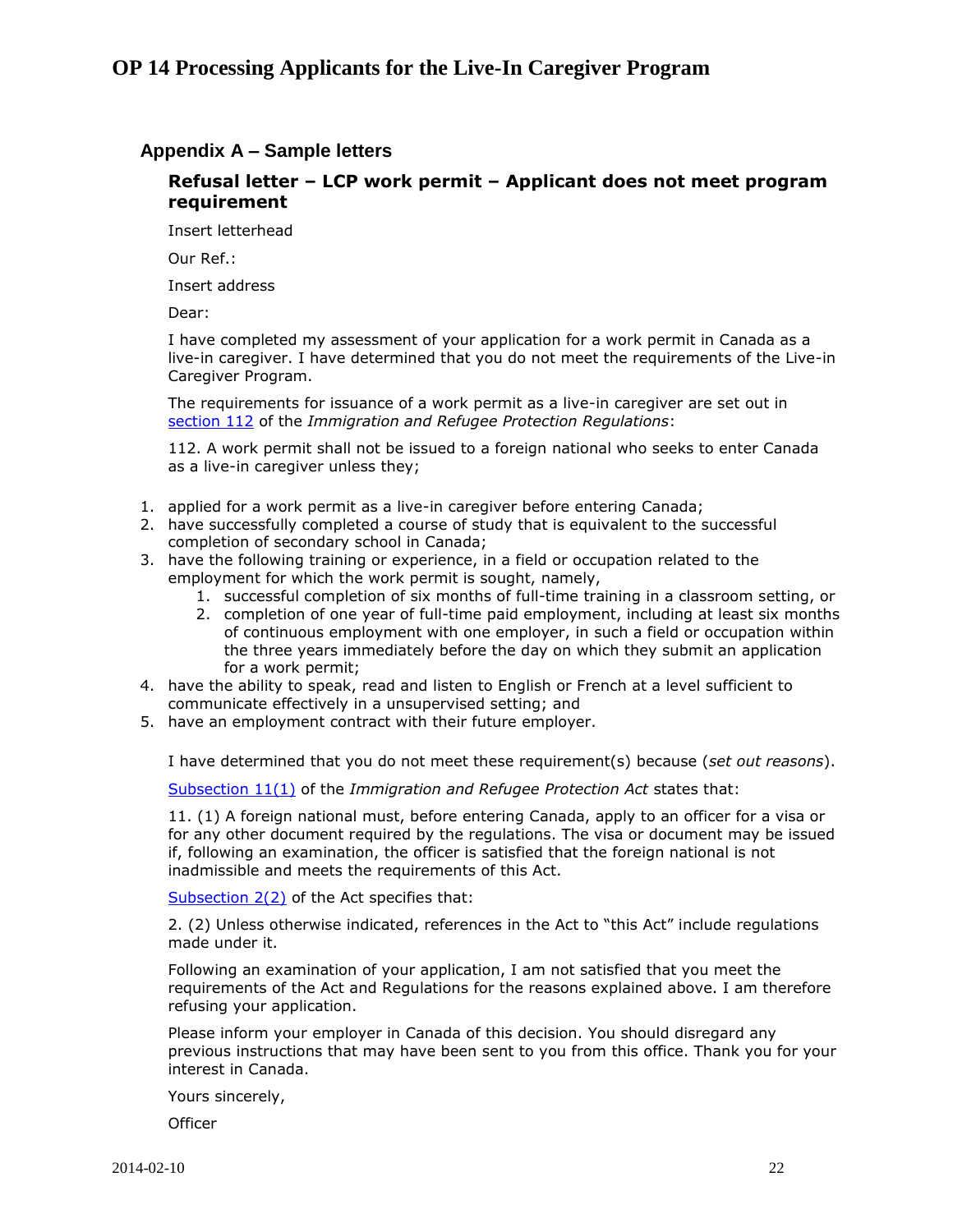cc: ESDC/Service Canada Centre: (include name of employer)

#### **Refusal letter – LCP work permit – Withdrawal of offer of employment**

Insert letterhead

Our Ref.:

Insert address

Dear:

I refer to your application for a work permit as a live-in caregiver. I have been informed that your prospective employer in Canada has withdrawn the offer of employment made on your behalf.

One of the requirements for the issuance of a work permit as a live-in caregiver set out in [section 112\(e\)](http://laws-lois.justice.gc.ca/eng/regulations/SOR-2002-227/section-112.html) of the *Immigration and Refugee Protection Regulations* is that an applicant must have an employment contract with their future employer. Since your future employer has withdrawn their offer of employment, your application does not meet this requirement.

[Subsection 11\(1\)](http://laws-lois.justice.gc.ca/eng/regulations/SOR-2002-227/section-11.html) of the *Immigration and Refugee Protection Act* states that:

11. (1) A foreign national must, before entering Canada, apply to an officer for a visa or for any other document required by the regulations. The visa or document may be issued if, following an examination, the officer is satisfied that the foreign national is not inadmissible and meets the requirements of this Act.

[Subsection 2\(2\)](http://laws-lois.justice.gc.ca/eng/regulations/SOR-2002-227/section-2.html) of the *Immigration and Refugee Protection Act* specifies that:

2. (2) Unless otherwise indicated, references in the Act to "this Act" include regulations made under it.

Following an examination of your application, I am not satisfied that you meet the requirements of the Act and Regulations for the reasons explained above. I am therefore refusing your application.

If you have been requested to forward additional information, to undergo a medical examination, or to appear for an interview at this office, you should now disregard these requests and consider them cancelled. We can consider a new application only if you obtain another offer of employment that has been validated by Employment and Social Development Canada/Service Canada.

Thank you for your interest in Canada.

Yours sincerely,

**Officer**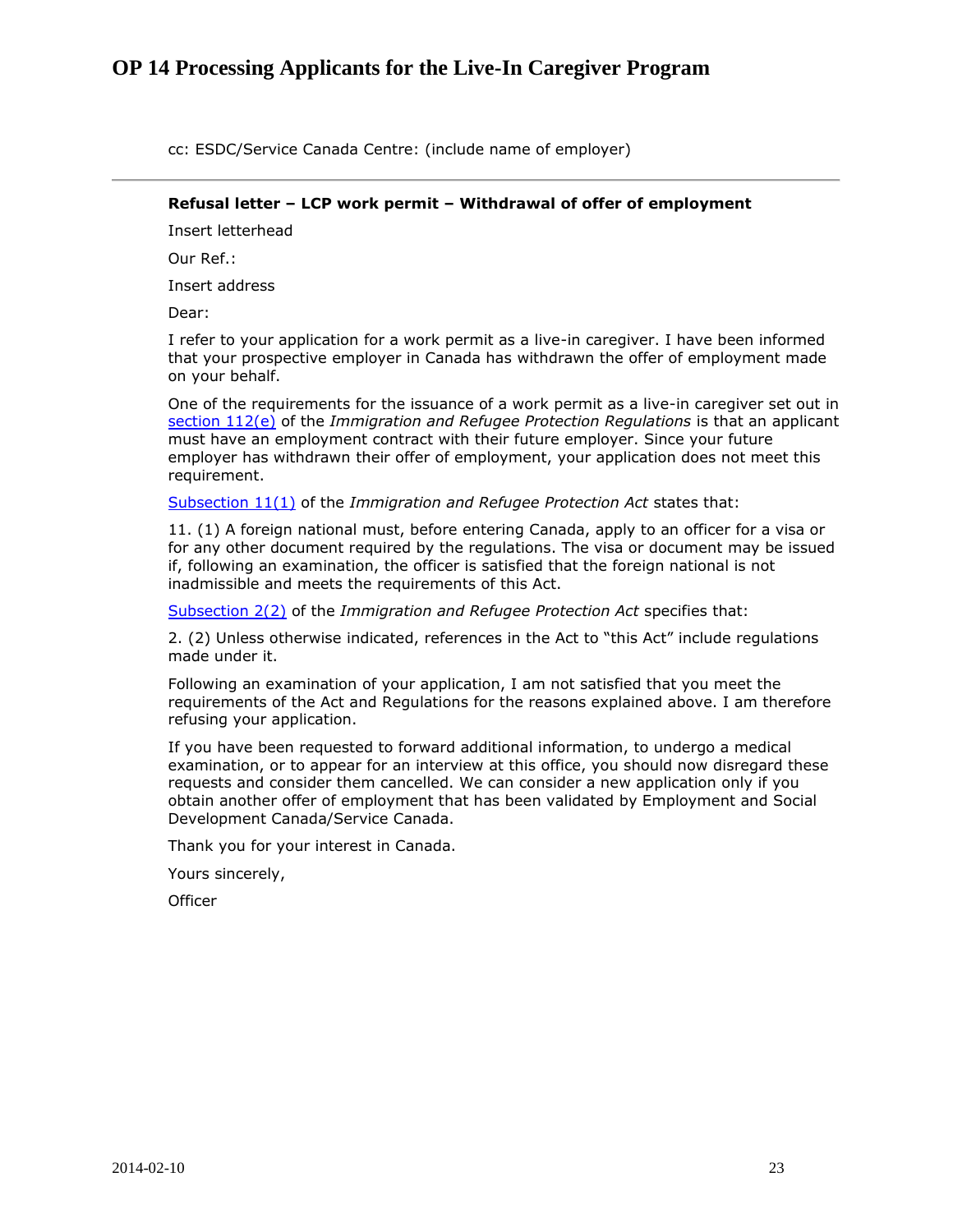### <span id="page-23-0"></span>**Appendix B – Fact sheet on employment standards legislation**

### **Applicable to live-in caregivers or domestic workers**

This fact sheet briefly outlines employment standards legislation applicable to live-in caregivers in each province and territory.

Although the *Live-in Caregiver Program* is run by the federal government, employment standards legislation pertaining to caregivers and domestics falls within provincial and territorial jurisdiction. Federal legislation (namely the *Canada Labour Code* and Regulations) applies only to certain specific sectors such as banking, interprovincial and international transportation, telecommunications, broadcasting, grain handling and uranium mines.

It should be noted that the provisions in provincial and territorial employment standards legislation and their scope may vary from one jurisdiction to another. This means that minimum working conditions prescribed by law are not identical across Canada for live-in caregivers or domestic workers.

Under the *Immigration and Refugee Protection Act* and *Regulations*, employers and livein caregivers must sign an employment contract that clearly defines the rights and responsibilities of both parties. The terms and conditions of the employment contract must by law be consistent with provincial/territorial employment standards and labour laws. In some provinces and territories, employment standards legislation does not, in whole or in part, apply to live-in caregivers. Where there is no minimum wage applicable in a particular province or territory, Employment and Social Development Canada (ESDC) determines the wage rate to be paid by employers. In some parts of the country, ESDC requires employers to pay wages higher than the minimum wage rate, based on the prevailing wage paid for this type of work.

For more information on employment standards and labour laws in provinces and territories, please consult the following websites. Please note that this information is subject to change.

Also note that ESDC's website provides information on [Regional Wages, Working](http://www.esdc.gc.ca/eng/jobs/foreign_workers/caregiver/index.shtml)  [Conditions and Advertisement Requirements for the Live-In Caregiver Program.](http://www.esdc.gc.ca/eng/jobs/foreign_workers/caregiver/index.shtml)

### **ALBERTA**

Website: [www.employment.alberta.ca/SFW/1224.html](http://www.employment.alberta.ca/SFW/1224.html)

### **BRITISH COLUMBIA**

Website: [www.labour.gov.bc.ca/esb/](http://www.labour.gov.bc.ca/esb/)

#### **MANITOBA**

Website [www.gov.mb.ca/labour/standards/](http://www.gov.mb.ca/labour/standards/)

#### **NEW BRUNSWICK**

New Brunswick's *Employment Standards Act* and *Regulations* do not apply to persons working in private homes. Therefore, live-in caregivers have no protection under provincial employment standards legislation, which makes it all the more important to clearly spell out the working conditions in the employment contract.

Website: [www.gnb.ca/0308/index-e.asp](http://www.gnb.ca/0308/index-e.asp)

### **NEWFOUNDLAND AND LABRADOR**

Website: [www.gov.nl.ca/lra/faq/labourstandards.html](http://www.gov.nl.ca/lra/faq/labourstandards.html)

### **NORTHWEST TERRITORIES AND NUNAVUT**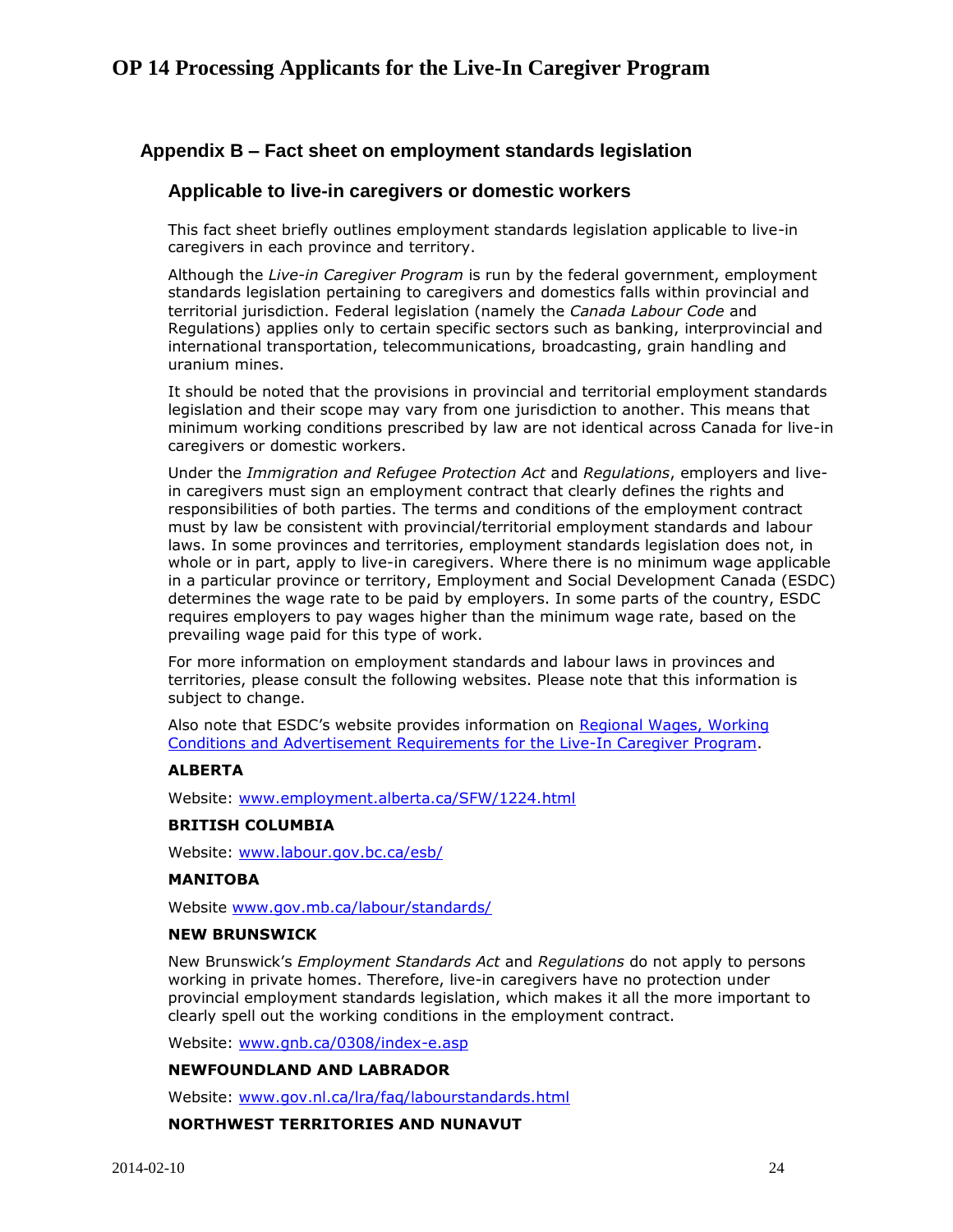Website: [www.ece.gov.nt.ca](http://www.ece.gov.nt.ca/)

### **NOVA SCOTIA**

Website: [www.gov.ns.ca/lwd/employmentworkplaces/](http://www.gov.ns.ca/lwd/employmentworkplaces/)

#### **ONTARIO**

Website: [www.labour.gov.on.ca/english/es/](http://www.labour.gov.on.ca/english/es/)

### **PRINCE EDWARD ISLAND**

Website: [www.gov.pe.ca/index.php3?lang=E](http://www.gov.pe.ca/index.php3?lang=E)

#### **QUEBEC**

The *Live-in Caregiver Program* operates differently in Quebec compared to the other provinces and territories. Under the *Canada-Quebec Accord*, Quebec plays a role in the selection of foreign workers. In order to work in Quebec, caregivers have to obtain a *Certificat d'acceptation du Québec (CAQ)*, which is contingent, in part, on the signing of an employment contract between the employee and the employer. The *Act respecting labour standards* does not apply to an employee whose exclusive duty is to provide care, in a dwelling, to a child or to a sick, disabled or aged person (s.3(2) of the Act). However, live-in caregivers may be covered by the provisions of the Actif they also do housework that is a small part of their overall duties and is indirectly related to the immediate needs of the care recipient. In such cases, they are deemed to be domestics.

Website: [www.cnt.gouv.qc.ca/en/home/index.html](http://www.cnt.gouv.qc.ca/en/home/index.html)

#### **SASKATCHEWAN**

Saskatchewan's *Labour Standards Act* and *Regulations* do not apply in the same way to "care providers" as they do to domestic workers (these two categories have their own definitions). The minimum employment standards also vary depending on whether or not the employee lives with the employer.

Web site: [http://ae.gov.sk.ca](http://ae.gov.sk.ca/)

### **YUKON TERRITORY**

Most provisions of the *Employment Standards Act* apply to domestics, including domestic homemakers. However, the Act does not cover sitters working in a private residence solely to attend to a child, or to a disabled, infirm or other person (*General Exemption Regulations*)

Web site: [http://ae.gov.sk.ca](http://ae.gov.sk.ca/)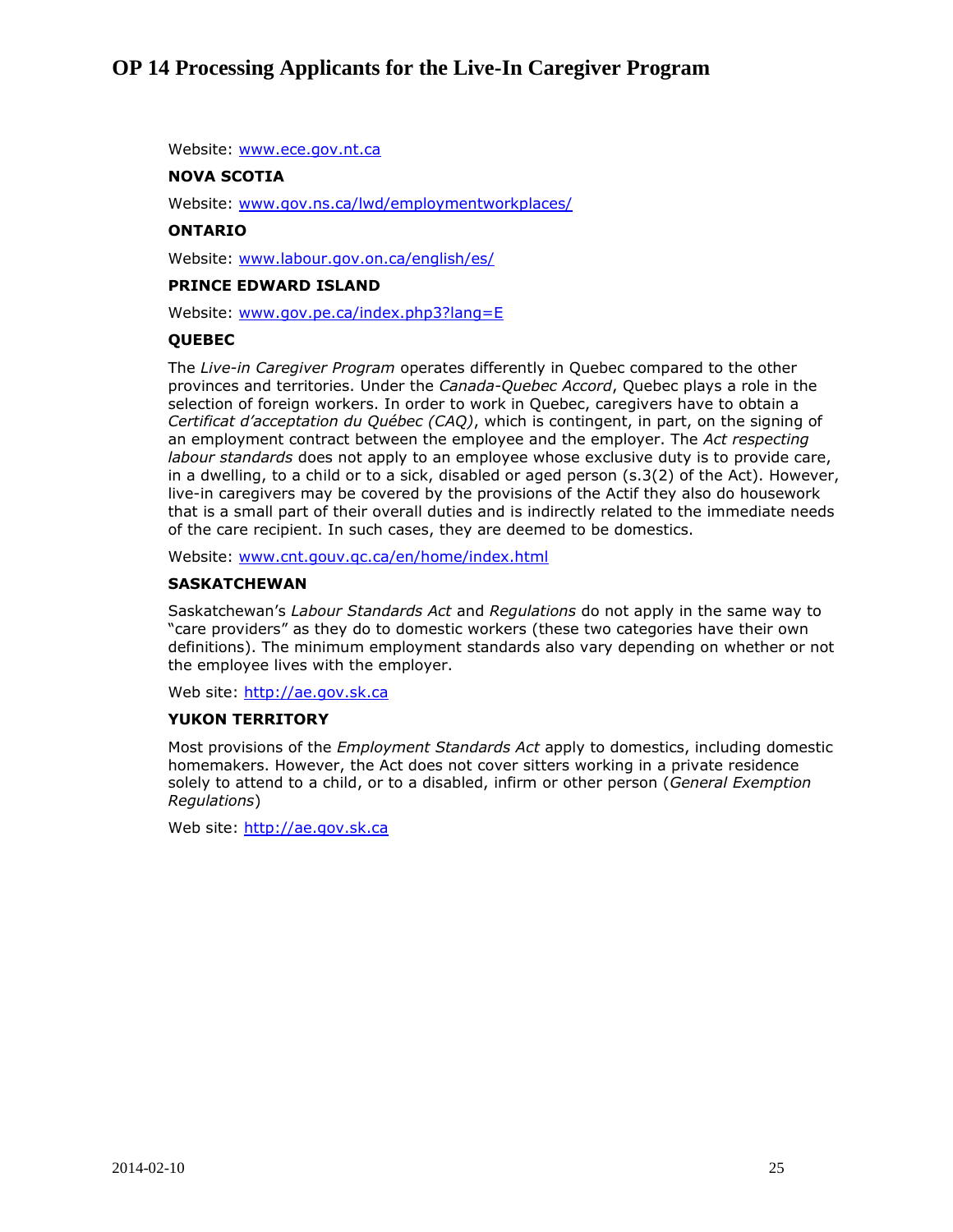### <span id="page-25-0"></span>**Appendix C – Provincial and territorial employment standards**

### **Contact list**

If you have questions, difficulties or complaints regarding your employment as a live-in caregiver, you can call or visit the labour or employment standards branch for your province or territory. The counsellors at these offices will be able to answer questions you may have about your rights, and help you if you are having any work-related difficulty with your employer. Sometimes you will hear a pre-recorded message when you call these numbers. Just stay on the line and follow the directions that you receive. If the recorded message does not answer your question, a counsellor will eventually come on the line. These numbers are used frequently, and it may take more than one try to get through. Be patient.

If you prefer, you can write to the office responsible for labour laws or employment standards in your province or territory. Just write a letter clearly indicating your question or concern and mail it to the address shown. Be sure to include your name and occupation (what you do) and how you can be reached (phone number and address). If it is important that you get assistance quickly, remember that calling is faster than writing. Do not hesitate to contact these people. They are here to help you.

Please visit the CIC website for further details: [www.cic.gc.ca/english/work/caregiver/arriving.asp#standards](http://www.cic.gc.ca/english/work/caregiver/arriving.asp#standards)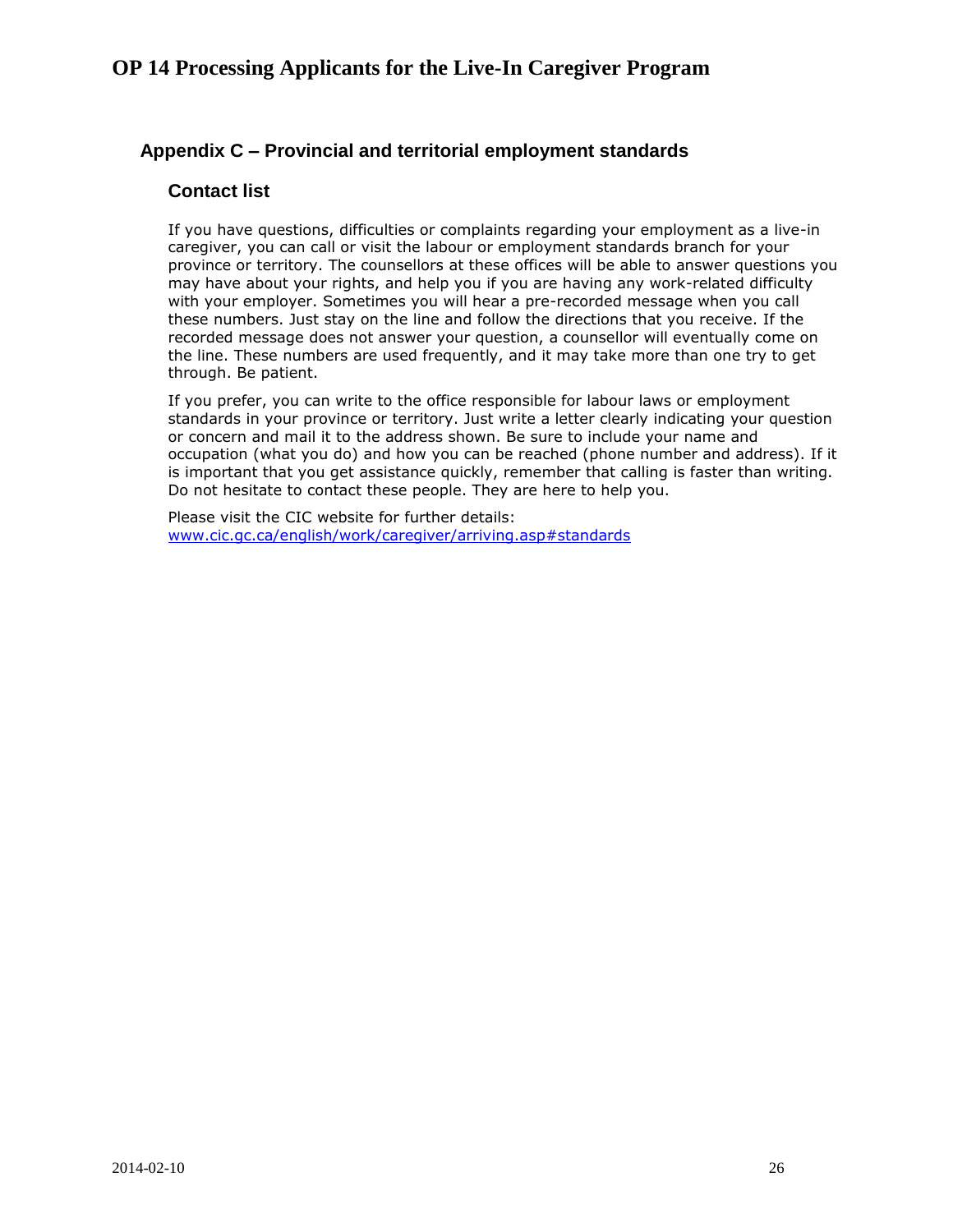### <span id="page-26-0"></span>**Appendix D – Counselling fact sheet**

### **Important Information for live-in caregivers**

The CIC website provides information on the rights of temporary foreign workers and the law: [www.cic.gc.ca/english/work/tfw-rights.asp.](http://www.cic.gc.ca/english/work/tfw-rights.asp)

You should confirm that your employer still wishes to hire you before you finalize plans to depart for Canada. If your employer no longer needs you, you will not be issued a work permit as it was approved only for that specific job and employer. You may not be allowed to enter Canada.

Officials at the port of entry may ask your employer to meet you at the port of entry before they issue you a work permit.

You must have a written employment contract signed by both you and your future employer. The contract defines your job duties, hours of work, salary and benefits, such as overtime. The contract also reinforces your employer's legal responsibilities to you. This requirement helps provide a fair working arrangement between you and your employer and provides both of you with a clear understanding of what is expected of you.

You should ask for a "pay slip" with each pay cheque, which shows your deductions and net pay (pay after deductions).

If you are not happy with your job, you should tell your employer. A little flexibility on both sides is often enough to cause changes so that you are both happy. Some employers have waited a long time and may have paid agency fees to bring you to Canada. They will appreciate your honesty.

If you decide to change employers, you cannot begin work until you get a new work permit that names your new employer. Your new employer needs to get approval from Employment and Social Development Canada/Service Canada before you can get your new work permit and begin working for them.

Even if you do not change employers, you may need to renew your work permit. It is illegal to work in Canada once your work permit has expired. You should apply for an extension of your work permit in Canada at least three months in advance of the expiry date. This is your responsibility, not your employer's.

It is your responsibility to keep your legal documents (such as your work permit and passport) safe. You should not give them to anyone, even your employer. Although you may be asked to show these documents for verification (e.g. your employer may request to see your work permit), you should always keep them in your possession.

Under no circumstances can an employer have you deported from Canada. Your employer has no authority to hold your passport.

You are authorized to work in Canada as a live-in caregiver only. If you work in any other job, even part-time work, you could be disqualified from the program and from being eligible for permanent residence.

If you or someone else lied about your education, training or experience when you first applied in the Live-in Caregiver Program outside Canada, you could be disqualified from the program in Canada.

If you want to apply for permanent residence in Canada, you must:

 work full-time as a live-in caregiver for at least 24 months *or* a total of 3,900 hours in a minimum of 22 months within the four years immediately following your entry into Canada under the Live-in Caregiver Program;